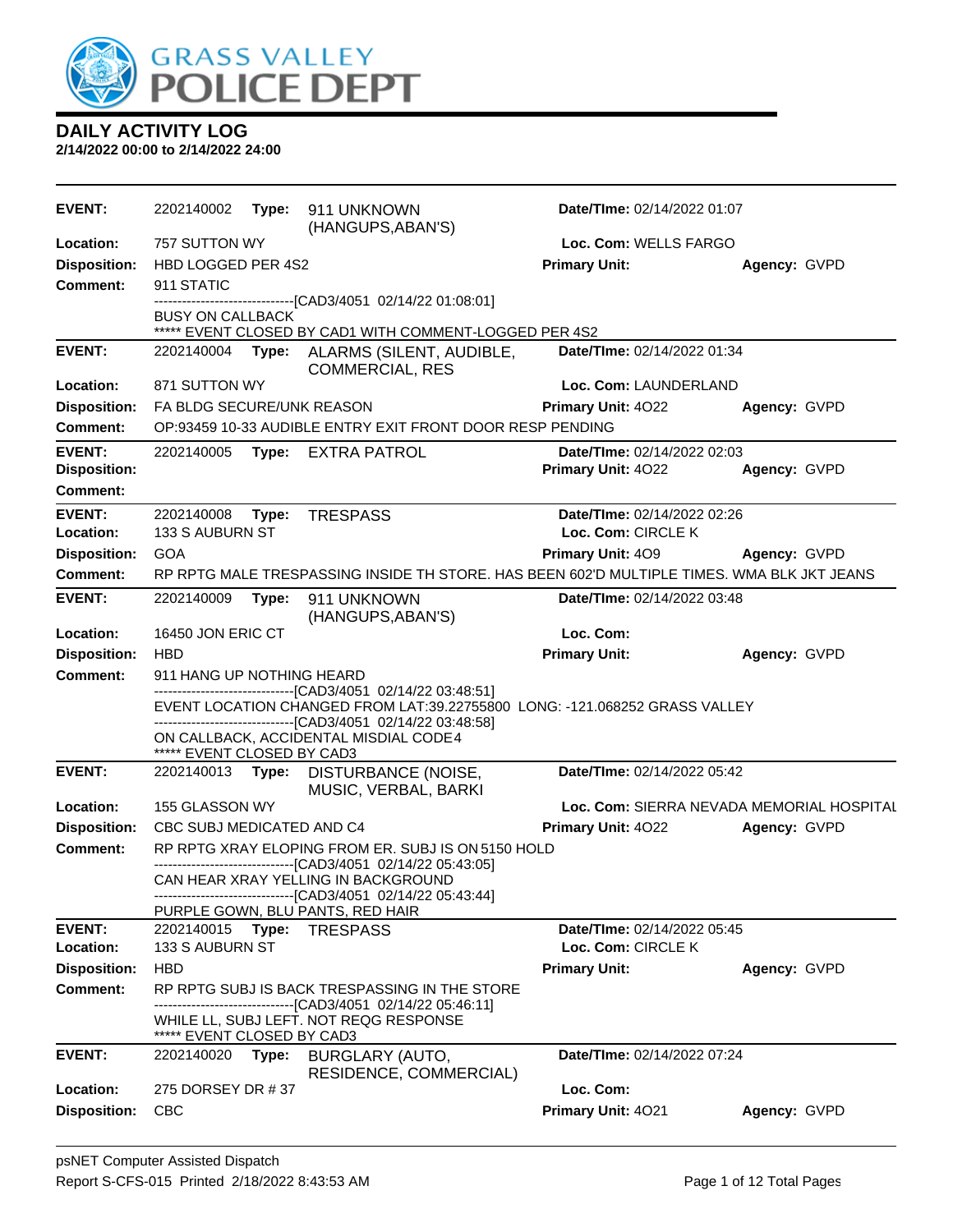

| <b>Comment:</b>     | RP REQ 10-21 TO REPORT BREAK IN AND THEFT OF MAINTENCE WORKERS TOOLS, OCC'D BETWEEN<br>FRIDAY NIGHT AND YESTERDAY AT1600.<br>-------------------------------[4O21/MDT 02/14/22 09:06]<br>STRAIGHT TO VM AND UNABLE TO LEAVE MSG |                                                                                                                                                                                                           |                             |                                           |  |  |
|---------------------|---------------------------------------------------------------------------------------------------------------------------------------------------------------------------------------------------------------------------------|-----------------------------------------------------------------------------------------------------------------------------------------------------------------------------------------------------------|-----------------------------|-------------------------------------------|--|--|
| <b>EVENT:</b>       |                                                                                                                                                                                                                                 | 2202140021 Type: 911 UNKNOWN                                                                                                                                                                              | Date/TIme: 02/14/2022 07:33 |                                           |  |  |
|                     |                                                                                                                                                                                                                                 | (HANGUPS, ABAN'S)                                                                                                                                                                                         |                             |                                           |  |  |
| Location:           | 844 OLD TUNNEL RD                                                                                                                                                                                                               |                                                                                                                                                                                                           | Loc. Com:                   |                                           |  |  |
| <b>Disposition:</b> | <b>HBD</b>                                                                                                                                                                                                                      |                                                                                                                                                                                                           | <b>Primary Unit:</b>        | Agency: GVPD                              |  |  |
| <b>Comment:</b>     | 911 ABAN                                                                                                                                                                                                                        |                                                                                                                                                                                                           |                             |                                           |  |  |
|                     |                                                                                                                                                                                                                                 | --------------------------[CAD3/3980_02/14/22 07:33:56]<br>EVENT LOCATION CHANGED FROM LAT:39.23408200 LONG: -121.039112 GRASS VALLEY                                                                     |                             |                                           |  |  |
|                     | ***** EVENT CLOSED BY CAD3                                                                                                                                                                                                      | ------------------------------[CAD3/3980 02/14/22 07:34:07]<br>ON CB C4 ACCIDENTAL WHILE TRYING TO SHUT OFF PHONE                                                                                         |                             |                                           |  |  |
| <b>EVENT:</b>       | 2202140022 Type: TRESPASS                                                                                                                                                                                                       |                                                                                                                                                                                                           | Date/TIme: 02/14/2022 07:41 |                                           |  |  |
| Location:           | 133 S AUBURN ST                                                                                                                                                                                                                 |                                                                                                                                                                                                           | Loc. Com: CIRCLE K          |                                           |  |  |
| <b>Disposition:</b> |                                                                                                                                                                                                                                 | CBC SUBJ TRANSPORTED BY MEDICAL                                                                                                                                                                           | <b>Primary Unit: 405</b>    | Agency: GVPD                              |  |  |
| Case No:            | G2200391                                                                                                                                                                                                                        |                                                                                                                                                                                                           |                             |                                           |  |  |
| Comment:            |                                                                                                                                                                                                                                 | SU WAS HARASSING CUSTOMERS AND IS CARRYING A BOTTLE OF VODKA. LSW BLK PUFFY JKT, JEANS AND<br>IS ON THE STEPS OF THE OLD POST OFFICE NOW.<br>-------------------------------[CAD2/4116 02/14/22 07:51:08] |                             |                                           |  |  |
|                     | 10-39 CALFIRE                                                                                                                                                                                                                   |                                                                                                                                                                                                           |                             |                                           |  |  |
|                     |                                                                                                                                                                                                                                 | -------------------------------[CAD2/4116 02/14/22 07:52:09]<br>ISSUED CASE# G2200391 FOR AGENCY GVPD by UNIT 4O5                                                                                         |                             |                                           |  |  |
| <b>EVENT:</b>       |                                                                                                                                                                                                                                 | 2202140030 Type: 911 UNKNOWN<br>(HANGUPS, ABAN'S)                                                                                                                                                         | Date/TIme: 02/14/2022 08:30 |                                           |  |  |
| Location:           | 155 GLASSON WY                                                                                                                                                                                                                  |                                                                                                                                                                                                           |                             | Loc. Com: SIERRA NEVADA MEMORIAL HOSPITAL |  |  |
| <b>Disposition:</b> | <b>HBD</b>                                                                                                                                                                                                                      |                                                                                                                                                                                                           | <b>Primary Unit:</b>        | Agency: GVPD                              |  |  |
| <b>Comment:</b>     | 911 ABAN                                                                                                                                                                                                                        |                                                                                                                                                                                                           |                             |                                           |  |  |
|                     |                                                                                                                                                                                                                                 | ------------------------------[CAD1/4074_02/14/22_08:31:15]<br>EVENT LOCATION CHANGED FROM LAT:39.22497300 LONG: -121.037503 GRASS VALLEY<br>-------------------------------[CAD1/4074 02/14/22 08:31:22] |                             |                                           |  |  |
|                     | ON CB RP ADV C4, ACCIDENTAL<br>***** EVENT CLOSED BY CAD1                                                                                                                                                                       |                                                                                                                                                                                                           |                             |                                           |  |  |
| <b>EVENT:</b>       |                                                                                                                                                                                                                                 | 2202140038 Type: 911 UNKNOWN<br>(HANGUPS, ABAN'S)                                                                                                                                                         | Date/TIme: 02/14/2022 08:56 |                                           |  |  |
| Location:           | 49                                                                                                                                                                                                                              |                                                                                                                                                                                                           | Loc. Com:                   |                                           |  |  |
| <b>Disposition:</b> | <b>HBD</b>                                                                                                                                                                                                                      |                                                                                                                                                                                                           | <b>Primary Unit:</b>        | Agency: GVPD                              |  |  |
| Comment:            | 911 ABAN                                                                                                                                                                                                                        |                                                                                                                                                                                                           |                             |                                           |  |  |
|                     | ON CB C4 WHILE DRIVING                                                                                                                                                                                                          | -----------------[CAD3/3980 02/14/22 08:57:03]                                                                                                                                                            |                             |                                           |  |  |
|                     | ***** EVENT CLOSED BY CAD3                                                                                                                                                                                                      | -----------------------------[CAD3/3980_02/14/22 08:57:16]<br>EVENT LOCATION CHANGED FROM LAT:39.20058600 LONG: -121.056772 GRASS VALLEY                                                                  |                             |                                           |  |  |
|                     | ADD 911 MISIDAL                                                                                                                                                                                                                 | -------------------------------[CAD3/3980 02/14/22 08:58:21]                                                                                                                                              |                             |                                           |  |  |
| <b>EVENT:</b>       | 2202140043<br>Type:                                                                                                                                                                                                             | <b>ORDINANCES</b><br>(COUNTY/MUNICIPAL)                                                                                                                                                                   | Date/TIme: 02/14/2022 09:21 |                                           |  |  |
| Location:           | 1043 SUTTON WY                                                                                                                                                                                                                  |                                                                                                                                                                                                           | Loc. Com:                   |                                           |  |  |
| <b>Disposition:</b> |                                                                                                                                                                                                                                 |                                                                                                                                                                                                           | Primary Unit: 4023          | Agency: GVPD                              |  |  |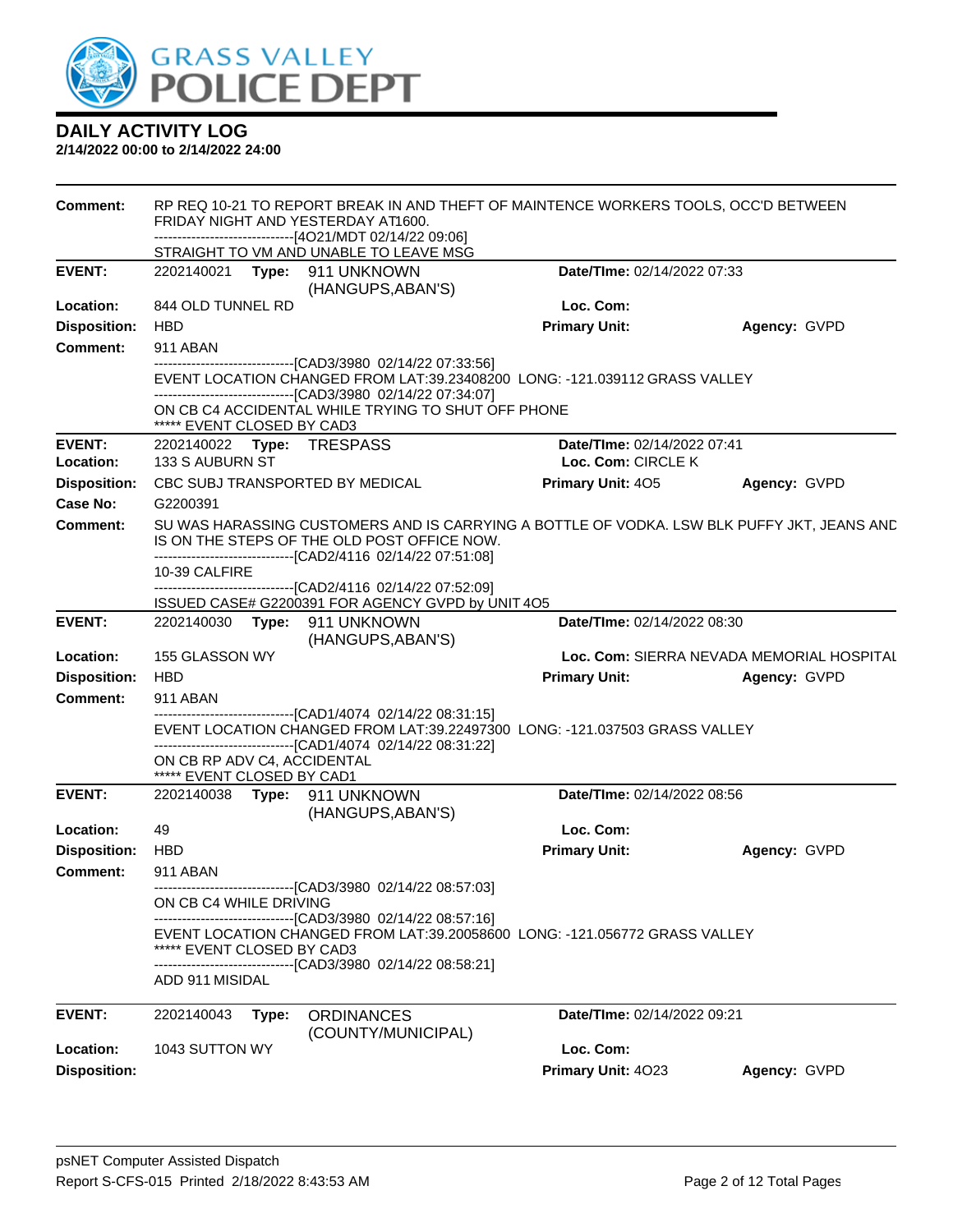

| <b>Comment:</b>            | RP RPTG LIGHT TAN/BRO MH HAS "SUPERCHEIF" ON SIDE HAS BEEN PARKED ON EDGE OF PARKING LOT<br>FOR 4 DAYS. RP ADV SUBJ HANG OUT OUTSIDE OF IT. REQ IT BE MOVED ALONG OR REMOVED.<br>------------------------[4O23/MDT 02/14/22 09:37] |       |                                                                                                                                                                                                                                                             |                                 |                                     |  |
|----------------------------|------------------------------------------------------------------------------------------------------------------------------------------------------------------------------------------------------------------------------------|-------|-------------------------------------------------------------------------------------------------------------------------------------------------------------------------------------------------------------------------------------------------------------|---------------------------------|-------------------------------------|--|
|                            |                                                                                                                                                                                                                                    |       | CONTACTED SUBJECT. MH BATTERY IS CURRENTLY DEAD AND IS OUT OF GAS. SHE IS CURRENTLY<br>WAITING FOR HER SON TO BRING HER A NEW BATTERY AND WILL BE MOVING THE MH TO AN APPROVED<br>AREA ASAP. SUBJECT WAS JUST RECENTLY EVICTED FROM HER APT98T              |                                 |                                     |  |
| <b>EVENT:</b>              | 2202140044                                                                                                                                                                                                                         | Type: | TRAFFIC (DUI, PARKING,<br>SPEED, HAZ                                                                                                                                                                                                                        | Date/TIme: 02/14/2022 09:22     |                                     |  |
| Location:                  | 681 FREEMAN LN                                                                                                                                                                                                                     |       |                                                                                                                                                                                                                                                             | Loc. Com: STARBUCKS             |                                     |  |
| <b>Disposition:</b>        | HBD BEAT INFO, LOG PER 4015                                                                                                                                                                                                        |       |                                                                                                                                                                                                                                                             | <b>Primary Unit:</b>            | Agency: GVPD                        |  |
| Comment:                   | SCHOOL.                                                                                                                                                                                                                            |       | RP RPTG EVERYDAY MULTIPLE VEHICLES PARKED ON FREEMAN LANE IN THE MIDDLE OF THE RW GOING<br>INTO THE BUSINESS. RP STATING HE HAS ALMOST BEEN IN MULTIPLE TCS WHILE TAKING HIS CHILDREN TO<br>***** EVENT CLOSED BY CAD2 WITH COMMENT-BEAT INFO, LOG PER 4015 |                                 |                                     |  |
| <b>EVENT:</b>              | 2202140045                                                                                                                                                                                                                         | Type: | 911 UNKNOWN<br>(HANGUPS, ABAN'S)                                                                                                                                                                                                                            | Date/TIme: 02/14/2022 09:23     |                                     |  |
| Location:                  | 140 PARK AV                                                                                                                                                                                                                        |       |                                                                                                                                                                                                                                                             | Loc. Com: SILVER SPRINGS SCHOOL |                                     |  |
| <b>Disposition:</b>        | HBD CLOSE PER 403                                                                                                                                                                                                                  |       |                                                                                                                                                                                                                                                             | <b>Primary Unit:</b>            | Agency: GVPD                        |  |
| Comment:                   |                                                                                                                                                                                                                                    |       | 911 ACCIDETAL WHILE TRYING TO RESET PHONE, ADV C4<br>***** EVENT CLOSED BY CAD3 WITH COMMENT-CLOSE PER 4O3                                                                                                                                                  |                                 |                                     |  |
| <b>EVENT:</b>              | 2202140046                                                                                                                                                                                                                         | Type: | ALARMS (SILENT, AUDIBLE,<br><b>COMMERCIAL, RES</b>                                                                                                                                                                                                          | Date/TIme: 02/14/2022 09:27     |                                     |  |
| Location:                  | 149 CROWN POINT CT # B                                                                                                                                                                                                             |       |                                                                                                                                                                                                                                                             |                                 | Loc. Com: BAKER AND MICHELE DIAMOND |  |
| <b>Disposition:</b>        |                                                                                                                                                                                                                                    |       | CBC CTC MADE WITH OWNERS C4                                                                                                                                                                                                                                 | Primary Unit: 4015              | Agency: GVPD                        |  |
| <b>Comment:</b>            | <b>KEY FOB 2 PANIC</b><br><b>AUD</b><br><b>RESP PEND</b>                                                                                                                                                                           |       |                                                                                                                                                                                                                                                             |                                 |                                     |  |
| <b>EVENT:</b>              | 2202140047                                                                                                                                                                                                                         | Type: | <b>COMMUNITY POLICING</b><br><b>ACTION</b>                                                                                                                                                                                                                  | Date/TIme: 02/14/2022 09:30     |                                     |  |
| Location:                  | 1100 BLK SUTTON WY                                                                                                                                                                                                                 |       |                                                                                                                                                                                                                                                             | Loc. Com:                       |                                     |  |
| <b>Disposition:</b>        | CBC 98T                                                                                                                                                                                                                            |       |                                                                                                                                                                                                                                                             | Primary Unit: 4017              | Agency: GVPD                        |  |
| <b>Comment:</b>            | OUT W/ SEVERAL                                                                                                                                                                                                                     |       |                                                                                                                                                                                                                                                             |                                 |                                     |  |
| <b>EVENT:</b><br>Location: | 2202140052<br>276 GATES PL                                                                                                                                                                                                         | Type: | <b>ALL OTHERS</b>                                                                                                                                                                                                                                           | Date/TIme: 02/14/2022 09:53     | Loc. Com: SPIRIT PEER EMPOWERMENT   |  |
| <b>Disposition:</b>        | <b>AST</b>                                                                                                                                                                                                                         |       |                                                                                                                                                                                                                                                             | Primary Unit: 4023              | Agency: GVPD                        |  |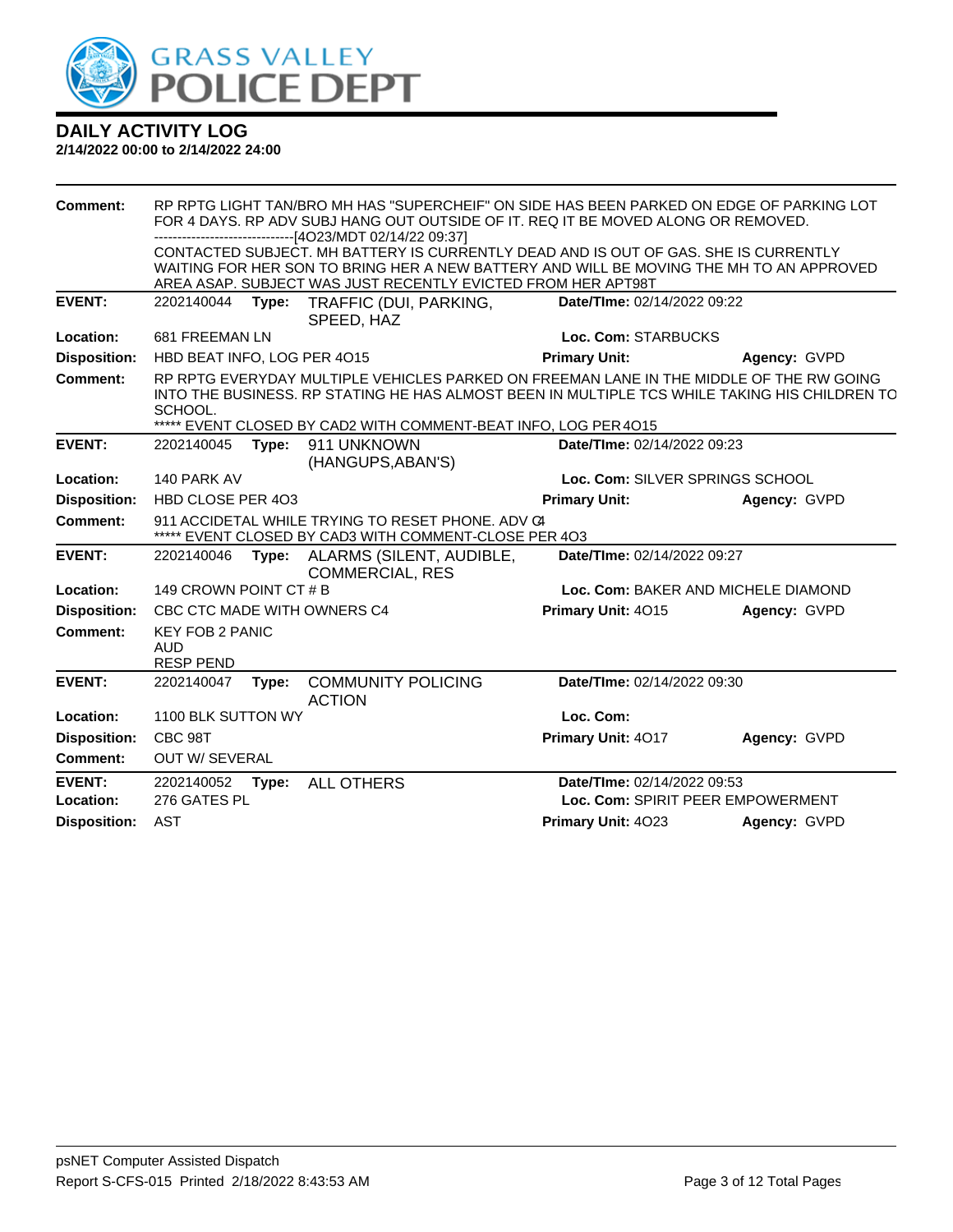

| <b>Comment:</b>     |                                                                                                  |       | 911 XRAY TALKING AND DISCONNECTED                                                                                                                                 |                                  |              |  |
|---------------------|--------------------------------------------------------------------------------------------------|-------|-------------------------------------------------------------------------------------------------------------------------------------------------------------------|----------------------------------|--------------|--|
|                     |                                                                                                  |       | -------------------------[CAD1/4074_02/14/22 10:04:02]                                                                                                            |                                  |              |  |
|                     |                                                                                                  |       | ON CB RP REQ PHONE NUMBER FOR GVPD AND DISCONNECTED<br>-------------------------------[CAD1/4074 02/14/22 10:12:08]                                               |                                  |              |  |
|                     |                                                                                                  |       | EVENT CALL TYPE CHANGED FROM 911                                                                                                                                  |                                  |              |  |
|                     |                                                                                                  |       | EVENT LOCATION CHANGED FROM LAT:39.23408200 LONG: -121.039112 GRASS VALLEY                                                                                        |                                  |              |  |
|                     |                                                                                                  |       | -------------------------------[CAD1/4074 02/14/22 10:15:11]                                                                                                      |                                  |              |  |
|                     |                                                                                                  |       | RP CALLED BACK, HARD TO UNDERSTAND, ADV SHE WATCHED A VIDEO20 YEARD AGO THAT SHE DOESNT<br>AGREE WITH. RP ADV SHE HAS LIED A LOT. RP ADV SHE IS REALIZING THINGS. |                                  |              |  |
|                     |                                                                                                  |       | -------------------------------[CAD1/4074 02/14/22 10:16:18]                                                                                                      |                                  |              |  |
|                     |                                                                                                  |       | RP ADV SHE WANTS TO LEAVE HER LIFE BUT WOULD NOT HARM HERSELF BECAUSE SHE IS A COWARD.                                                                            |                                  |              |  |
|                     |                                                                                                  |       | -------------------------------[CAD1/4074 02/14/22 10:17:29]                                                                                                      |                                  |              |  |
|                     |                                                                                                  |       | RP ADV SHE LIKES TO DRINK AND SMOKE THINGS<br>-------------------------------[CAD1/4074 02/14/22 10:22:53]                                                        |                                  |              |  |
|                     |                                                                                                  |       | RP ADV SHE IS OUTSIDE BUT WONT SAY WHAT SHE SEES. POSS THINKING DISPATCH IS SAYING THINGS                                                                         |                                  |              |  |
|                     | SHE IS NOT                                                                                       |       |                                                                                                                                                                   |                                  |              |  |
|                     | -------------------------------[CAD1/4074 02/14/22 10:24:49]                                     |       |                                                                                                                                                                   |                                  |              |  |
|                     | WHEN ASKED IF SHE SAW AN OFFICER SHE STATED YES AND WHEN ASKED WHERE HE WAS SHE<br>DISCONNECTED. |       |                                                                                                                                                                   |                                  |              |  |
|                     |                                                                                                  |       | ------------------------------[4O23/MDT 02/14/22 11:12]<br>CONTACT MADE WITH SUBJECT. C4 NEG 11550 OR 5150. OFFERED 11-48 TO CSU AND SUBJECT DECLINED.            |                                  |              |  |
|                     |                                                                                                  |       | ADVISED SUBJECT TO CALL BACK IF THEY REQUIRE TRANSPORT TO CSU. NO FURTHER ASSISTANCE                                                                              |                                  |              |  |
|                     | NEEDED FROM LE. CBC/98T                                                                          |       |                                                                                                                                                                   |                                  |              |  |
| <b>EVENT:</b>       |                                                                                                  |       | 2202140053 Type: COMMUNITY POLICING<br><b>ACTION</b>                                                                                                              | Date/TIme: 02/14/2022 09:53      |              |  |
| Location:           | 276 GATES PL                                                                                     |       |                                                                                                                                                                   | Loc. Com:                        |              |  |
| <b>Disposition:</b> | CBC 98T, 602 PC ADVISED                                                                          |       |                                                                                                                                                                   | <b>Primary Unit: 4017</b>        | Agency: GVPD |  |
| <b>Comment:</b>     |                                                                                                  |       | -------------------------------[CAD2/4116 02/14/22 09:53:47]                                                                                                      |                                  |              |  |
|                     |                                                                                                  |       |                                                                                                                                                                   |                                  |              |  |
|                     |                                                                                                  |       | EVENT LOCATION CHANGED FROM 276 GATES PL                                                                                                                          |                                  |              |  |
| <b>EVENT:</b>       |                                                                                                  |       | 2202140061 Type: BURGLARY (AUTO,<br>RESIDENCE, COMMERCIAL)                                                                                                        | Date/TIme: 02/14/2022 10:15      |              |  |
| Location:           | 275 DORSEY DR #37                                                                                |       |                                                                                                                                                                   | Loc. Com: GRASS VALLEY TERRACE   |              |  |
|                     |                                                                                                  |       |                                                                                                                                                                   | APARTMENTS                       |              |  |
| <b>Disposition:</b> | <b>CBC</b>                                                                                       |       |                                                                                                                                                                   | Primary Unit: 4021               | Agency: GVPD |  |
| <b>Comment:</b>     |                                                                                                  |       | PROP MANAGER RPTG 459 TO VACANT APT AND TOOLS TAKEN, OCCURED OVER THE WEEKEND                                                                                     |                                  |              |  |
|                     |                                                                                                  |       | -------------------------------[4O21/MDT 02/14/22 10:21]<br>RP STATED HE WOULD FILE AN ONLINE REPORT                                                              |                                  |              |  |
| <b>EVENT:</b>       |                                                                                                  |       | 2202140067 Type: TRAFFIC (DUI, PARKING,                                                                                                                           | Date/TIme: 02/14/2022 10:28      |              |  |
|                     |                                                                                                  |       | SPEED, HAZ                                                                                                                                                        |                                  |              |  |
| Location:           | SIERRA COLLEGE DR/DORSEY DR                                                                      |       |                                                                                                                                                                   | Loc. Com:                        |              |  |
| <b>Disposition:</b> | HBD                                                                                              |       |                                                                                                                                                                   | <b>Primary Unit:</b>             | Agency: GVPD |  |
| Comment:            |                                                                                                  |       | RP RPTG 23152 DRIVER IN WHI FORD RANGER LP: 8J95488. VEH WAS SERVING A OVER THE RDWY<br>------------------------------[CAD2/4116 02/14/22 10:35:29]               |                                  |              |  |
|                     | <b>VOICED</b>                                                                                    |       |                                                                                                                                                                   |                                  |              |  |
|                     | ***** EVENT CLOSED BY CAD3                                                                       |       |                                                                                                                                                                   |                                  |              |  |
| <b>EVENT:</b>       | 2202140071                                                                                       | Type: | 911 UNKNOWN                                                                                                                                                       | Date/TIme: 02/14/2022 10:36      |              |  |
|                     |                                                                                                  |       | (HANGUPS, ABAN'S)                                                                                                                                                 |                                  |              |  |
| Location:           |                                                                                                  |       | LAT: 39.23981700 LONG: -121.033158                                                                                                                                | Loc. Com: 8 METERS AT 90 PERCENT |              |  |
| <b>Disposition:</b> | <b>HBD</b>                                                                                       |       |                                                                                                                                                                   | <b>Primary Unit:</b>             | Agency: GVPD |  |
| <b>Comment:</b>     |                                                                                                  |       | 911 OPEN LINE, POWER TOOL OR MC HEARD.<br>-------------------------------[CAD1/4074_02/14/22 10:37:01]                                                            |                                  |              |  |
|                     | VM LEFT ON CB                                                                                    |       |                                                                                                                                                                   |                                  |              |  |
|                     | ***** EVENT CLOSED BY CAD3                                                                       |       |                                                                                                                                                                   |                                  |              |  |
|                     |                                                                                                  |       | --------------------------------[CAD2/4116 02/14/22 15:50:18]<br>RP CALLED BACK, STATED ACCIDENTAL WHILE WORKING                                                  |                                  |              |  |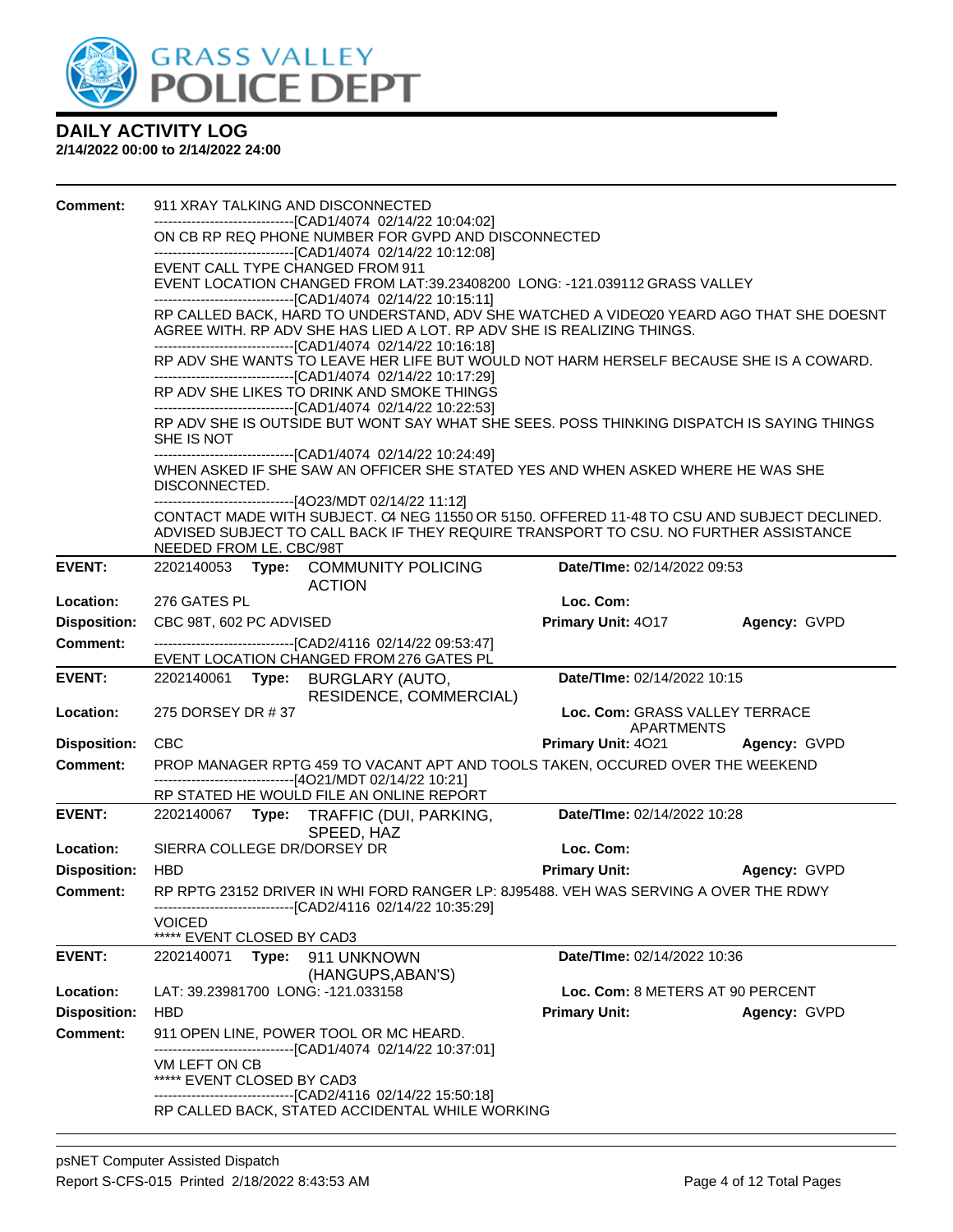

| <b>EVENT:</b>              | 2202140073                       | Type: | <b>ORDINANCES</b><br>(COUNTY/MUNICIPAL)                                                                                                                                                                       | Date/TIme: 02/14/2022 10:41                                        |              |
|----------------------------|----------------------------------|-------|---------------------------------------------------------------------------------------------------------------------------------------------------------------------------------------------------------------|--------------------------------------------------------------------|--------------|
| Location:                  | 841 SUTTON WY                    |       |                                                                                                                                                                                                               | Loc. Com: VALENTINAS ORGANIC BISTRO AND<br>BAKERY                  |              |
| <b>Disposition:</b>        | <b>GOA</b>                       |       |                                                                                                                                                                                                               | Primary Unit: 4023                                                 | Agency: GVPD |
| Comment:                   |                                  |       | EMPLOYEE RPTG SUBJ CAMPING OUTSIDE, CLOSER TO CULTURE SHOCK, REQG HE BE MOVED ALNG                                                                                                                            |                                                                    |              |
| <b>EVENT:</b><br>Location: | 2202140078                       |       | Type: TRAFFIC ACCIDENT<br>BRUNSWICK RD/WHISPERING PINES LN                                                                                                                                                    | Date/TIme: 02/14/2022 11:02<br>Loc. Com:                           |              |
| <b>Disposition:</b>        | <b>RPT</b>                       |       |                                                                                                                                                                                                               | Primary Unit: 4015                                                 | Agency: GVPD |
| Case No:                   | G2200392                         |       |                                                                                                                                                                                                               |                                                                    |              |
| <b>Comment:</b>            | ARE IN 415V NOW AT LISTED        |       | RP RPTG DRIVER FOR FEDEX FOLLOWED SU VEH THAT 20002 FEDEX VEH AT HILLS FLAT. RP ADV THE SUBJ<br>----------------------------[CAD1/4074_02/14/22 11:03:32]                                                     |                                                                    |              |
|                            |                                  |       | SU VEH DESC IS A FLATBED TRACTOR TRAILER<br>-------------------------------[CAD2/4116 02/14/22 11:28:47]                                                                                                      |                                                                    |              |
|                            |                                  |       | ISSUED CASE# G2200392 FOR AGENCY GVPD by UNIT 4O15                                                                                                                                                            |                                                                    |              |
| <b>EVENT:</b>              |                                  |       | 2202140081 Type: DISTURBANCE (NOISE,<br>MUSIC, VERBAL, BARKI                                                                                                                                                  | Date/TIme: 02/14/2022 11:25                                        |              |
| Location:                  | 133 S AUBURN ST                  |       |                                                                                                                                                                                                               | Loc. Com: 76 STATION                                               |              |
| <b>Disposition:</b>        |                                  |       |                                                                                                                                                                                                               | Primary Unit: 4017                                                 | Agency: GVPD |
| <b>Comment:</b>            | 10-39 CALFIRE TO STAGE           |       | EMPLOYEE RPTG MALE HARRASSING THEIR CUSTOMERS OUTSIDE OF THE STORE. SAME SUBJ FROM<br>EARLIER, NAME OF JOHN AND HAS BLOOD RUNNING DOWN HIS ARM<br>------------------------------[CAD1/4074_02/14/22 11:28:48] |                                                                    |              |
|                            |                                  |       | -------------------------------[CAD3/3980 02/14/22 11:32:04]                                                                                                                                                  |                                                                    |              |
|                            | 1039 CALFIRE TO CANCEL           |       | -------------------------------[CAD3/3980 02/14/22 11:38:01]                                                                                                                                                  |                                                                    |              |
|                            |                                  |       | REF ISSUED CASE# G2200391 FOR AGENCY GVPD by UNIT 4O5                                                                                                                                                         |                                                                    |              |
| <b>EVENT:</b>              |                                  |       | 2202140082 Type: SERVICE, CIVIL, SUBPOENA                                                                                                                                                                     | Date/TIme: 02/14/2022 11:28                                        |              |
| Location:                  | 546 GLENWOOD RD                  |       |                                                                                                                                                                                                               | Loc. Com:                                                          |              |
| <b>Disposition:</b>        | <b>NS</b>                        |       |                                                                                                                                                                                                               | Primary Unit: 4V78                                                 | Agency: GVPD |
| <b>Comment:</b>            |                                  |       | -------------------------------[CAD3/3980 02/14/22 11:34:52]<br>EVENT LOCATION CHANGED FROM 546 GLENWOOD                                                                                                      |                                                                    |              |
| <b>EVENT:</b>              | 2202140083                       |       | Type: TRAFFIC (DUI, PARKING,<br>SPEED, HAZ                                                                                                                                                                    | Date/TIme: 02/14/2022 11:28                                        |              |
| Location:                  | EA MCKNIGHT WY/SO AUBURN ST      |       |                                                                                                                                                                                                               | Loc. Com:                                                          |              |
| <b>Disposition:</b>        | HBD LOG PER 4015                 |       |                                                                                                                                                                                                               | <b>Primary Unit:</b>                                               | Agency: GVPD |
| Comment:                   |                                  |       | RP RPTG ALL ROADS ARE BEING BACKED UP DUE TO CONSTRUCTION. RP ADV4 WAY STOP FOR 30<br>MINUTES AND HE FEELS LIKE LE SHOULD BE THERE.<br>***** EVENT CLOSED BY CAD2 WITH COMMENT-LOG PER 4015                   |                                                                    |              |
| <b>EVENT:</b>              | 2202140084                       |       | Type: FOLLOWUP                                                                                                                                                                                                | Date/TIme: 02/14/2022 11:28                                        |              |
| Location:                  | 841 OLD TUNNEL RD # 23           |       |                                                                                                                                                                                                               | Loc. Com:                                                          |              |
| <b>Disposition:</b>        | <b>CBC</b>                       |       |                                                                                                                                                                                                               | Primary Unit: 4021                                                 | Agency: GVPD |
| <b>Comment:</b>            |                                  |       | RP KEEPS CALLING ABOUT THE POSS THEFT OF HER DOG. 4023/402 FAMILAR                                                                                                                                            |                                                                    |              |
| <b>EVENT:</b><br>Location: | 2202140085                       | Type: | <b>FIRE</b>                                                                                                                                                                                                   | Date/TIme: 02/14/2022 11:30<br>Loc. Com: JUST EAST OF BRUNSWICK    |              |
| <b>Disposition:</b>        | <b>HBD</b>                       |       | IDAHO MARYLAND RD/BRUNSWICK RD                                                                                                                                                                                | <b>Primary Unit:</b>                                               | Agency: GVPD |
| <b>Comment:</b>            | EVENT CLOSED BY CAD3             |       | 911 CALLR RPTG TREES HANGING ON POWERLINES/XFER TO CALFIRE                                                                                                                                                    |                                                                    |              |
| <b>EVENT:</b><br>Location: | 2202140090<br>396 DORSEY DR # 9B | Type: | <b>WELFARE CHECK</b>                                                                                                                                                                                          | Date/TIme: 02/14/2022 11:45<br>Loc. Com: CRYSTAL RIDGE CARE CENTER |              |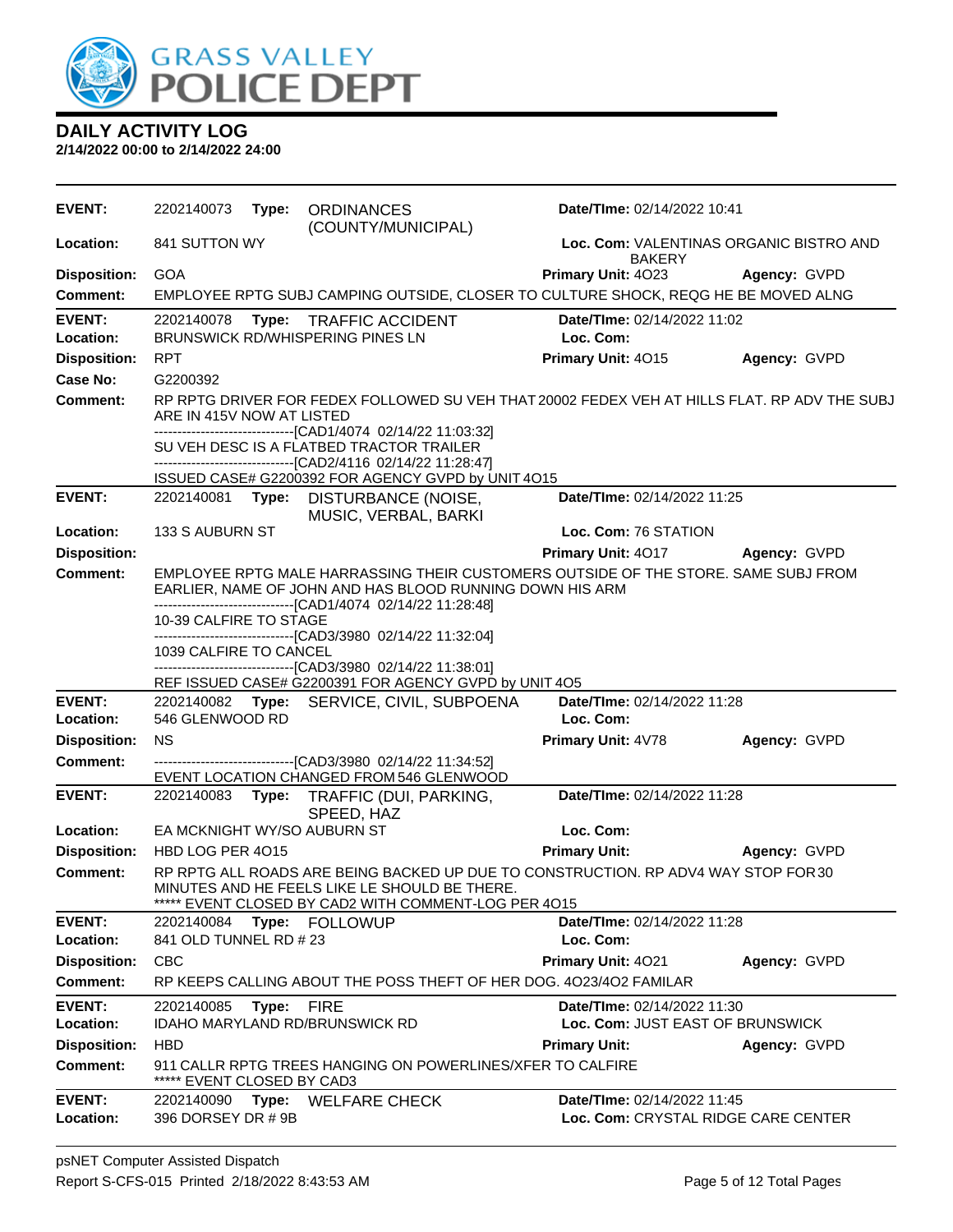

| <b>Disposition:</b>             | CBC SUBJ C4                                 |       |                                                                                                                                                                                                                                                           | Primary Unit: 4015                                   | Agency: GVPD |
|---------------------------------|---------------------------------------------|-------|-----------------------------------------------------------------------------------------------------------------------------------------------------------------------------------------------------------------------------------------------------------|------------------------------------------------------|--------------|
| <b>Comment:</b>                 |                                             |       | 911 CALLER RPTG SHE IS GOING INSANE BEING AT LISTED AND SHE CANT GET HELP WHEN SHE NEES IT. RI<br>ADV SHE CANT GET A HOLD OF HER SON AND SHE NEEDS TO GET OUT OF THERE. RP ADV A NURSE WAS<br>THERE NOW BUT THE NURSE IS NO HELP. RP REQ LE COME HELP HER |                                                      |              |
| <b>EVENT:</b>                   | 2202140092                                  | Type: | <b>ORDINANCES</b>                                                                                                                                                                                                                                         | Date/TIme: 02/14/2022 11:55                          |              |
| Location:                       | 129 W MCKNIGHT WY                           |       | (COUNTY/MUNICIPAL)                                                                                                                                                                                                                                        | Loc. Com: SPD                                        |              |
| <b>Disposition:</b>             |                                             |       | WA ADMONISHED FOR PANHANDLING, MOVING 98T                                                                                                                                                                                                                 | Primary Unit: 4023                                   | Agency: GVPD |
| <b>Comment:</b>                 |                                             |       | RP RPTG TWO GYPSY PANHANDLERS BEGGING FOR MONEY IFO STORE.                                                                                                                                                                                                |                                                      |              |
| <b>EVENT:</b>                   | 2202140093                                  | Type: | SERVICE, CIVIL, SUBPOENA                                                                                                                                                                                                                                  | <b>Date/Time: 02/14/2022 11:59</b>                   |              |
| <b>Disposition:</b>             | GS                                          |       |                                                                                                                                                                                                                                                           | Primary Unit: 4V78                                   | Agency: GVPD |
| <b>Comment:</b>                 |                                             |       |                                                                                                                                                                                                                                                           |                                                      |              |
| <b>EVENT:</b><br>Location:      | 2202140095<br>660 MINNIE ST                 | Type: | <b>FOLLOWUP</b>                                                                                                                                                                                                                                           | Date/TIme: 02/14/2022 12:10<br>Loc. Com: CONDON PARK |              |
| <b>Disposition:</b>             | <b>RPT</b>                                  |       |                                                                                                                                                                                                                                                           | Primary Unit: 4Z32                                   | Agency: GVPD |
| Case No:                        | G2200393                                    |       |                                                                                                                                                                                                                                                           |                                                      |              |
| <b>Comment:</b>                 | REF EVENT 2202110052                        |       |                                                                                                                                                                                                                                                           |                                                      |              |
|                                 |                                             |       | -------------------------[CAD1/4074_02/14/22 12:10:50]<br>ISSUED CASE# G2200393 FOR AGENCY GVPD by UNIT 4Z32                                                                                                                                              |                                                      |              |
| <b>EVENT:</b>                   |                                             |       | 2202140096 Type: SERVICE, CIVIL, SUBPOENA                                                                                                                                                                                                                 | Date/TIme: 02/14/2022 12:11                          |              |
| Location:                       | 515 WOODLAND WY                             |       |                                                                                                                                                                                                                                                           | Loc. Com:                                            |              |
| <b>Disposition:</b>             | <b>NS</b>                                   |       |                                                                                                                                                                                                                                                           | Primary Unit: 4V78                                   | Agency: GVPD |
| <b>Comment:</b>                 |                                             |       | -------------------[CAD1/4074 02/14/22 12:20:14]<br>EVENT LOCATION CHANGED FROM 515 WOODLAND WY                                                                                                                                                           |                                                      |              |
| <b>EVENT:</b>                   |                                             |       | 2202140097 Type: WELFARE CHECK                                                                                                                                                                                                                            | Date/TIme: 02/14/2022 12:22                          |              |
| Location:                       | 105 NEAL ST                                 |       |                                                                                                                                                                                                                                                           | Loc. Com: SAFEWAY                                    |              |
| <b>Disposition:</b>             | CBC XRAY C4                                 |       |                                                                                                                                                                                                                                                           | Primary Unit: 405                                    | Agency: GVPD |
| <b>Comment:</b>                 | <b>EARLIER</b>                              |       | EMPLOYEE RPTG J SEEMS DISORIENTED. POSS NOW AROUND BACK OF STORE. WFA APPROX 15 YOA LSW<br>GRY SHIRT, LEGGINGS. CURRENTLY KNEELING AGAINST BUILDING. RP ADV J WAS ROLLING IN GRASS                                                                        |                                                      |              |
| <b>EVENT:</b>                   | 2202140100                                  | Type: | <b>TRAFFIC ACCIDENT</b>                                                                                                                                                                                                                                   | Date/TIme: 02/14/2022 12:26                          |              |
| Location:                       | <b>BRUNSWICK RD/SUTTON WY</b><br><b>HBD</b> |       |                                                                                                                                                                                                                                                           | Loc. Com:                                            |              |
| <b>Disposition:</b><br>Comment: |                                             |       | 911 CHP TRANSFER/ 1182 NOW IN THE P LOT/ WHILE LL DECIDED TO DO INFO EXCHANGE                                                                                                                                                                             | <b>Primary Unit:</b>                                 | Agency: GVPD |
| <b>EVENT:</b>                   | 2202140102                                  | Type: | DISTURBANCE (NOISE,<br>MUSIC, VERBAL, BARKI                                                                                                                                                                                                               | Date/TIme: 02/14/2022 12:29                          |              |
| Location:                       | 49/BRUNSWICK                                |       |                                                                                                                                                                                                                                                           | Loc. Com: SBO OFF                                    |              |
| <b>Disposition:</b>             | UTL                                         |       |                                                                                                                                                                                                                                                           | Primary Unit: 4015                                   | Agency: GVPD |
| <b>Comment:</b>                 |                                             |       | 911 RPTG 415P IN A BLACK SEDAN, MALE VS FEMALE, TRANSFER TO CHP                                                                                                                                                                                           |                                                      |              |
|                                 | <b>VOICED</b>                               |       | ----------------------[CAD1/4074_02/14/22 12:30:19]                                                                                                                                                                                                       |                                                      |              |
|                                 |                                             |       | --------------------------------[CAD3/3980 02/14/22 12:30:20]                                                                                                                                                                                             |                                                      |              |
| <b>EVENT:</b>                   | 2202140104                                  | Type: | EVENT LOCATION CHANGED FROM BRUNSWICK RD/49/20 RAMP GV<br>ALARMS (SILENT, AUDIBLE,                                                                                                                                                                        | Date/TIme: 02/14/2022 12:38                          |              |
|                                 |                                             |       | COMMERCIAL, RES                                                                                                                                                                                                                                           |                                                      |              |
| Location:                       | 129 S AUBURN ST                             |       |                                                                                                                                                                                                                                                           | Loc. Com: CITY HALL                                  |              |
| <b>Disposition:</b>             | CBC TEST PER 4017                           |       |                                                                                                                                                                                                                                                           | Primary Unit: 405                                    | Agency: GVPD |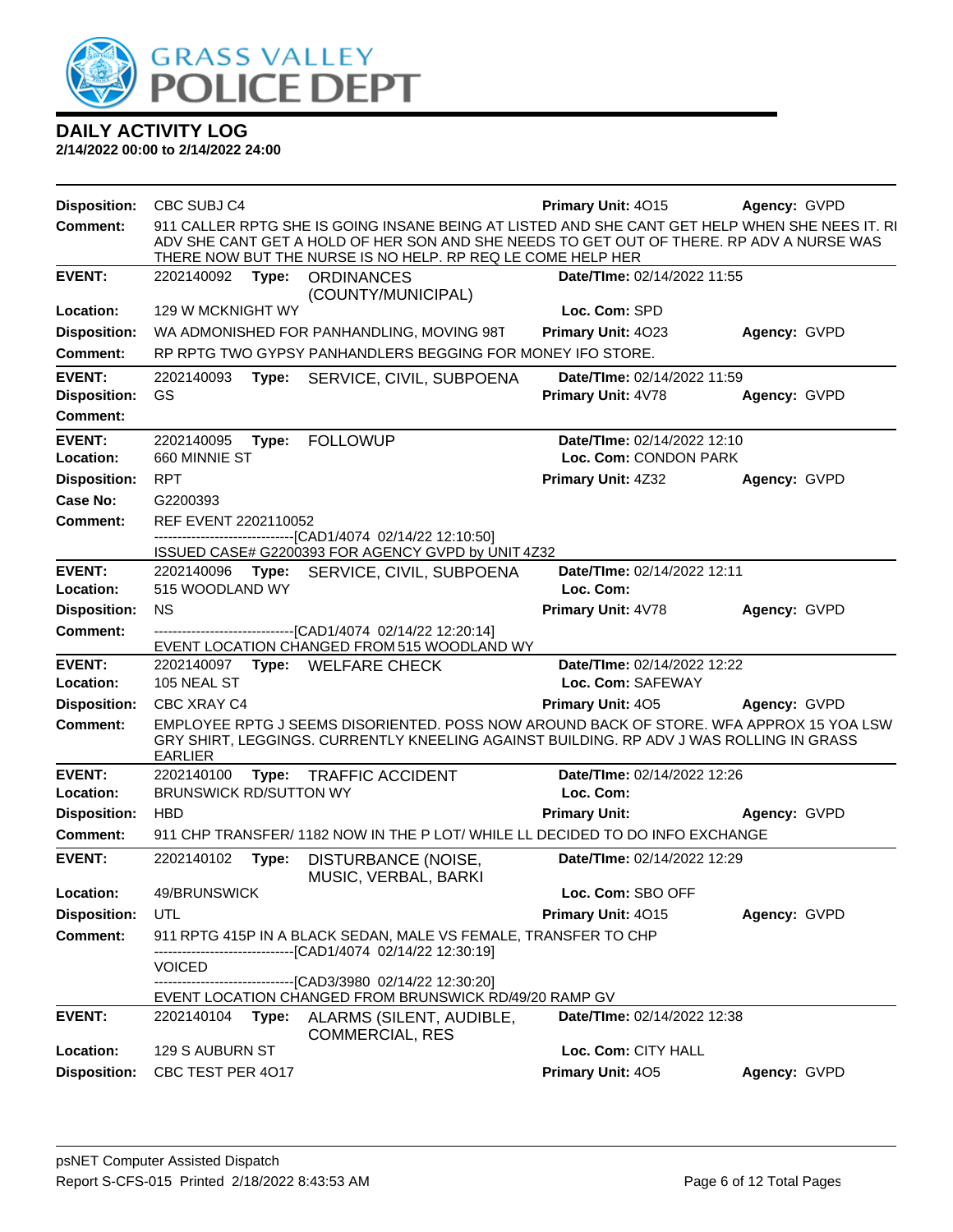

| <b>Comment:</b>     | <b>GENERAL PANIC</b><br>PANIC ALARM<br><b>AUDIBLE</b> |                                                                                                                                                                                                                                                                                                  |                             |                                           |
|---------------------|-------------------------------------------------------|--------------------------------------------------------------------------------------------------------------------------------------------------------------------------------------------------------------------------------------------------------------------------------------------------|-----------------------------|-------------------------------------------|
|                     | PER 4017 TESTING THE SYSTEM                           | -------------------------------[CAD1/4074 02/14/22 12:39:30]                                                                                                                                                                                                                                     |                             |                                           |
| <b>EVENT:</b>       | 2202140107                                            | Type: ANIMALS (ABUSE, LOOSE,<br>FOUND, INJURED)                                                                                                                                                                                                                                                  | Date/TIme: 02/14/2022 12:51 |                                           |
| Location:           | 451 E MAIN ST                                         |                                                                                                                                                                                                                                                                                                  | Loc. Com: 76 GAS STATION    |                                           |
| <b>Disposition:</b> | RPT                                                   |                                                                                                                                                                                                                                                                                                  | <b>Primary Unit: 4Z32</b>   | Agency: GVPD                              |
| <b>Case No:</b>     | G2200394                                              |                                                                                                                                                                                                                                                                                                  |                             |                                           |
| <b>Comment:</b>     |                                                       | 911 LANGUAGE BARRIER W EMPLOYEE/ RPTG LOOSE DOG IN AND OUT OF THE RW<br>-------------------------------[CAD1/4074 02/14/22 13:18:57]                                                                                                                                                             |                             |                                           |
| <b>EVENT:</b>       | 2202140111                                            | ISSUED CASE# G2200394 FOR AGENCY GVPD by UNIT 4Z32<br>Type: ANIMALS (ABUSE, LOOSE,                                                                                                                                                                                                               | Date/TIme: 02/14/2022 13:06 |                                           |
|                     |                                                       | FOUND, INJURED)                                                                                                                                                                                                                                                                                  |                             |                                           |
| Location:           | 556 FREEMAN LN                                        |                                                                                                                                                                                                                                                                                                  | 477 4630                    | Loc. Com: GRASS VALLEY ANIMAL CONTROL 530 |
| <b>Disposition:</b> | <b>CBC</b>                                            |                                                                                                                                                                                                                                                                                                  | Primary Unit: 4Z32          | Agency: GVPD                              |
| Comment:            | RP REQ CTC AT THE SHELTER                             |                                                                                                                                                                                                                                                                                                  |                             |                                           |
| <b>EVENT:</b>       | 2202140113                                            | Type: 911 UNKNOWN<br>(HANGUPS, ABAN'S)                                                                                                                                                                                                                                                           | Date/TIme: 02/14/2022 13:11 |                                           |
| Location:           | DORSEY DR/SIERRA COLLEGE                              |                                                                                                                                                                                                                                                                                                  | Loc. Com:                   |                                           |
| <b>Disposition:</b> | <b>HBD</b>                                            |                                                                                                                                                                                                                                                                                                  | <b>Primary Unit:</b>        | Agency: GVPD                              |
| <b>Comment:</b>     | 911 OPEN LINE, NOTHING HEARD                          |                                                                                                                                                                                                                                                                                                  |                             |                                           |
|                     |                                                       | -------------------------------[CAD2/4116 02/14/22 13:11:59]<br>ON CALL BACK, LINE WAS PICKED UP AND DISCONNECTED, UNABLE TO LEAVE A MSG                                                                                                                                                         |                             |                                           |
|                     |                                                       | ---------------------------------[CAD2/4116 02/14/22 13:24:48]                                                                                                                                                                                                                                   |                             |                                           |
|                     |                                                       | EVENT LOCATION CHANGED FROM LAT:39.21920100 LONG: -121.052352 GRASS VALLEY<br>--------------------------------[CAD2/4116 02/14/22 13:26:25]                                                                                                                                                      |                             |                                           |
|                     | ***** EVENT CLOSED BY CAD2                            | ON ADDITIONAL CALL BACK, RP STATES ACCIDENTAL WHILE TODDLER WAS PLAYING WITH PHONE, @                                                                                                                                                                                                            |                             |                                           |
| <b>EVENT:</b>       |                                                       | 2202140114 Type: WELFARE CHECK                                                                                                                                                                                                                                                                   | Date/TIme: 02/14/2022 13:15 |                                           |
| Location:           | 104 OCEAN AV                                          |                                                                                                                                                                                                                                                                                                  | Loc. Com:                   |                                           |
| <b>Disposition:</b> |                                                       | RPT SUBJ PLACED ON A HOLD, FIREARM TAKEN                                                                                                                                                                                                                                                         | Primary Unit: 4D16          | Agency: GVPD                              |
| Case No:            | G2200395                                              |                                                                                                                                                                                                                                                                                                  |                             |                                           |
| Comment:            |                                                       | RP REQ CHECK ON PATIENT WHO SENT A MESSAGE THAT RP BELIEVES COULD BE CONSIDERED 1-46.<br>HISTORY OF ALCOHOL USE AND DEPRESSION, EXISTING MEDICAL ISSUES. UNABLE TO REACH SUBJECTS<br>DOCTOR. MESSAGE RECEIVED YESTERDAY MORNING.<br>-------------------------------[CAD2/4116 02/14/22 13:22:17] |                             |                                           |
|                     |                                                       | RP ATTEMPTED TO CALL VI, UNABLE TO GET A HOLD OF HIM<br>------------------------[CAD2/4116_02/14/22_13:22:36]                                                                                                                                                                                    |                             |                                           |
|                     | RP REQ 10-21 WITH DISPO                               |                                                                                                                                                                                                                                                                                                  |                             |                                           |
|                     |                                                       | -------------------------------[CAD1/4074 02/14/22 14:24:44]<br>ISSUED CASE# G2200395 FOR AGENCY GVPD by UNIT 4D16                                                                                                                                                                               |                             |                                           |
| <b>EVENT:</b>       | 2202140115 Type: 911 UNKNOWN                          | (HANGUPS, ABAN'S)                                                                                                                                                                                                                                                                                | Date/TIme: 02/14/2022 13:16 |                                           |
| Location:           | 115 UNION JACK ST                                     |                                                                                                                                                                                                                                                                                                  | Loc. Com:                   |                                           |
| <b>Disposition:</b> | <b>HBD</b>                                            |                                                                                                                                                                                                                                                                                                  | <b>Primary Unit:</b>        | Agency: GVPD                              |
| Comment:            |                                                       | 911 REQG EXTRA PATROL, NEG ANYTHING IN PROGRESS, RP GIVEN BUSINESS LINE<br>------------------------[CAD3/3980_02/14/22 13:24:11]                                                                                                                                                                 |                             |                                           |
|                     | ***** EVENT CLOSED BY CAD3                            | RP NEVER CALLED BACK/ ATTEMPT WAS MADE TO CALL NUMBER BACK BUT NUMBER IS NOT OPERATIONAL                                                                                                                                                                                                         |                             |                                           |
| <b>EVENT:</b>       |                                                       |                                                                                                                                                                                                                                                                                                  | Date/TIme: 02/14/2022 13:22 |                                           |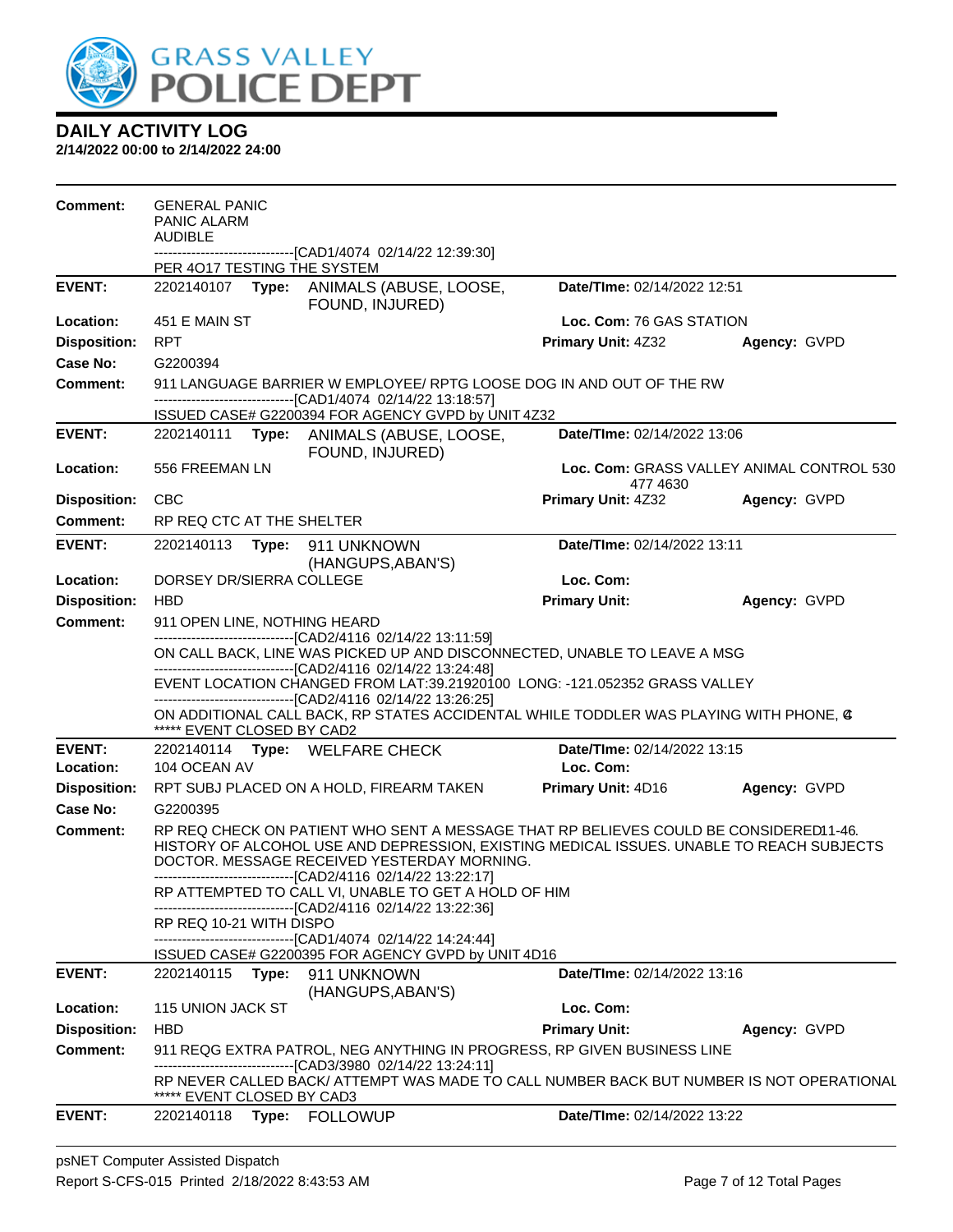

| Location:           | 681 FREEMAN LN                                                                                                                                                                                                 | Loc. Com: STARBUCKS             |              |
|---------------------|----------------------------------------------------------------------------------------------------------------------------------------------------------------------------------------------------------------|---------------------------------|--------------|
| <b>Disposition:</b> | CBC                                                                                                                                                                                                            | <b>Primary Unit: 405</b>        | Agency: GVPD |
| <b>Comment:</b>     | REQG 1021 REGARDING ONGOING PARKING IN THE MIDDLE OF THE STREET.<br>------------------------------[4O5/MDT 02/14/22 13:36]                                                                                     |                                 |              |
|                     | RP UPSET AND NEAR HOSTILE REGARDING TRAFFIC ISSUE. RP BELIEVES WE SHOULD SIT AT LOCATION TO<br>GET OUR "QUOTA." RP ADVISED OF RULES REGARDING 21460 VC.                                                        |                                 |              |
| <b>EVENT:</b>       | 2202140120 Type: 911 UNKNOWN<br>(HANGUPS, ABAN'S)                                                                                                                                                              | Date/TIme: 02/14/2022 13:34     |              |
| Location:           | 1005 IDAHO MARYLAND RD                                                                                                                                                                                         | Loc. Com: PETERS WELL DRILLING  |              |
| <b>Disposition:</b> | <b>HBD</b>                                                                                                                                                                                                     | <b>Primary Unit:</b>            | Agency: GVPD |
| <b>Comment:</b>     | 911 ACCIDENTAL<br>***** EVENT CLOSED BY CAD3                                                                                                                                                                   |                                 |              |
| <b>EVENT:</b>       | 2202140126    Type: 911    UNKNOWN<br>(HANGUPS, ABAN'S)                                                                                                                                                        | Date/TIme: 02/14/2022 14:12     |              |
| Location:           | 10718 BRAGG AV                                                                                                                                                                                                 | Loc. Com:                       |              |
| <b>Disposition:</b> | <b>HBD NEG RECENT HISTORY</b>                                                                                                                                                                                  | <b>Primary Unit:</b>            | Agency: GVPD |
| Comment:            | 911 ABANDON                                                                                                                                                                                                    |                                 |              |
|                     | -------------------------------[CAD2/4116 02/14/22 14:20:07]<br>EVENT LOCATION CHANGED FROM LAT:39.22755800 LONG: -121.068252 GRASS VALLEY                                                                     |                                 |              |
|                     | ----------------------------------[CAD2/4116 02/14/22 14:21:37]                                                                                                                                                |                                 |              |
|                     | ON CALL BACK, SUBJ IS CODE 4, HAVING PHONE ISSUES<br>***** EVENT CLOSED BY CAD2 WITH COMMENT-NEG RECENT HISTORY                                                                                                |                                 |              |
| <b>EVENT:</b>       | 2202140132 Type: TRAFFIC (DUI, PARKING,<br>SPEED, HAZ                                                                                                                                                          | Date/TIme: 02/14/2022 14:28     |              |
| Location:           | 2054 NEVADA CITY HIGHWAY                                                                                                                                                                                       | Loc. Com: SAVE MART             |              |
| <b>Disposition:</b> | CBC 98M                                                                                                                                                                                                        | Primary Unit: 4023 Agency: GVPD |              |
| Comment:            | 911 RPTNG FEMALE IN A WHI SUBARU FORESTER LP 7BQD444, HEADED TOWARD DOWNTOWN GRASS<br>VALLEY. RP STATES FEMALE IS UNDER THE INFLUENCE OF SOMETHING, SHE HIT A FORD TRUCK IN THE<br>PARKING LOT BEFORE LEAVING. |                                 |              |
|                     | -------------------------------[CAD2/4116 02/14/22 14:30:41]<br>RP WITNESSED THE SUBJ HIT THE TRUCK AND LEAVE, OWNER OF FORD TRUCK NOT AWARE HIS VEH WAS<br><b>HIT</b>                                         |                                 |              |
|                     | -------------------------------[CAD1/4074 02/14/22 14:31:09]<br>4015 ADV                                                                                                                                       |                                 |              |
|                     | ---------------------------------[CAD2/4116 02/14/22 14:34:43]<br>ADDITIONAL RP STATING SUBJ IS HIS MOTHER, SHOULD NOT BE DRIVING, POSSIBLY HEADED TO<br>RATTLESNAKE                                           |                                 |              |
|                     | -------------------------------[CAD2/4116 02/14/22 14:41:08]                                                                                                                                                   |                                 |              |
|                     | RP BACK ON 911 REQ TO SPEAK WITH OFFICER, XFR TO 4023<br>------------------------------[4O23/MDT 02/14/22 15:34]                                                                                               |                                 |              |
|                     | LOCATED/CONTACTED DRIVER & R/O OF SUBARU AND OBTAINED CONTACT AND INSURANCE INFO.<br>CONTACTED RP AND THEY DID NOT OBSERVE VICTIM VEHICLE LICENSE PLATE OR THE R/O OF THE VEH.<br>CBC                          |                                 |              |
| <b>EVENT:</b>       | 2202140133<br>Type:<br>DISTURBANCE (NOISE,<br>MUSIC, VERBAL, BARKI                                                                                                                                             | Date/TIme: 02/14/2022 14:29     |              |
| Location:           | 368 SUTTON WY #1                                                                                                                                                                                               | Loc. Com:                       |              |
| <b>Disposition:</b> | CBC MEDICAL ON SCENE                                                                                                                                                                                           | <b>Primary Unit: 405</b>        | Agency: GVPD |
| Comment:            | 911 RPTG HER SON IS BEING PHYSICAL AND IS TRYING TO HURT HIMSELF, RP WILL HAVE DOOR UNLOCKED<br>AND IS TRYING TO DE ESCALATE                                                                                   |                                 |              |
|                     | --------------------------[CAD3/3980_02/14/22 14:31:21]<br>1039 MED TO STAGE<br>-------------------------------[CAD1/4074 02/14/22 14:35:47]                                                                   |                                 |              |
|                     | 1039 MEDICAL TO ENTER                                                                                                                                                                                          |                                 |              |
| <b>EVENT:</b>       | Type:<br><b>TRAFFIC ACCIDENT</b><br>2202140137                                                                                                                                                                 | Date/TIme: 02/14/2022 14:48     |              |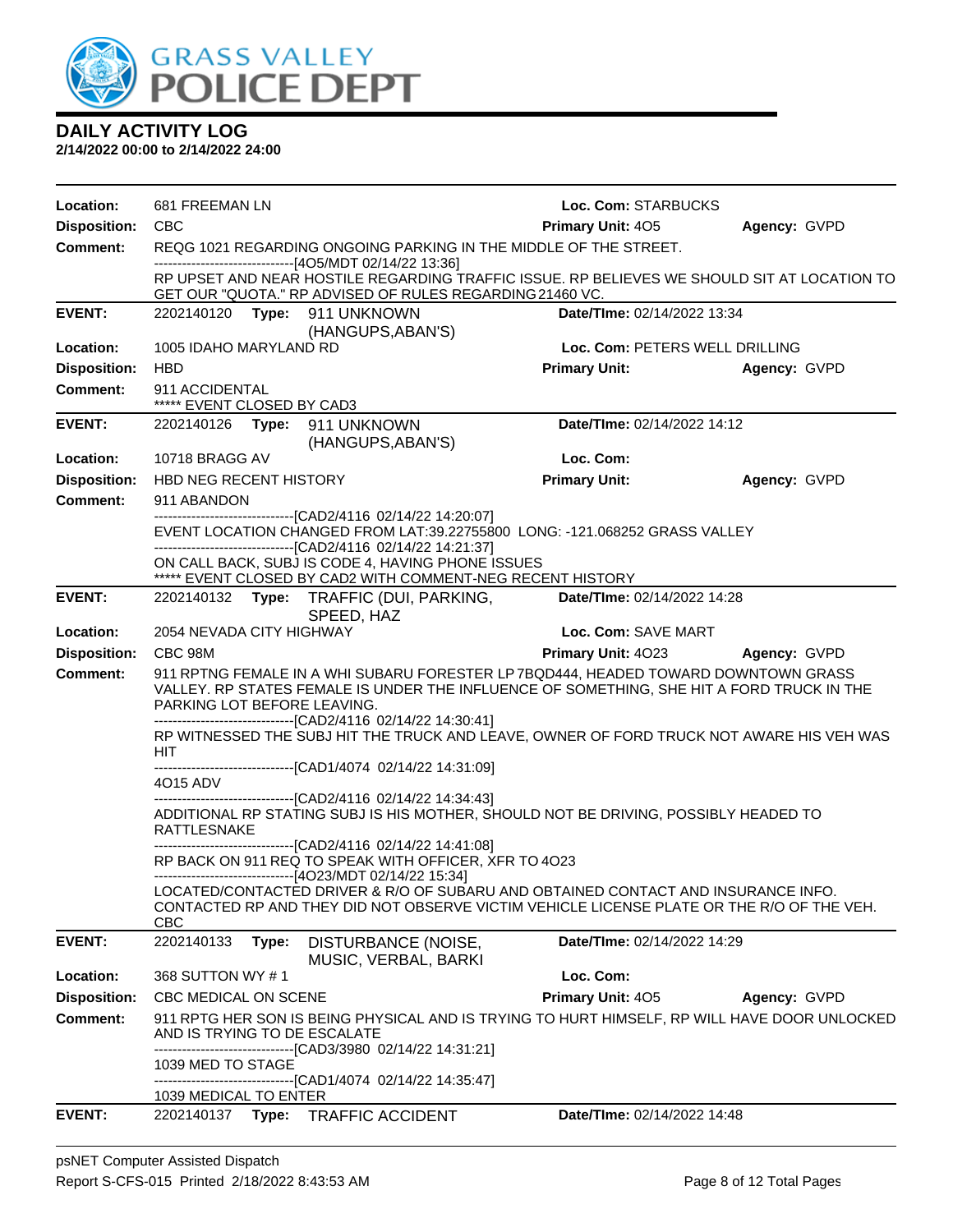

| Location:                              | SO AUBURN ST/MOHAWK ST                              |                                                                                                                                                                                                                                                                                                                                                                                                                                                                                                                                             | Loc. Com:                                              |              |
|----------------------------------------|-----------------------------------------------------|---------------------------------------------------------------------------------------------------------------------------------------------------------------------------------------------------------------------------------------------------------------------------------------------------------------------------------------------------------------------------------------------------------------------------------------------------------------------------------------------------------------------------------------------|--------------------------------------------------------|--------------|
| <b>Disposition:</b>                    | <b>HBD</b>                                          |                                                                                                                                                                                                                                                                                                                                                                                                                                                                                                                                             | <b>Primary Unit:</b>                                   | Agency: GVPD |
| Comment:                               | EXCHANGE INFORMATION.<br>***** EVENT CLOSED BY CAD2 | CHP XFR/ 911 RPTNG MINOR TRAFFIC ACCIDENT, NEG MEDICAL, NOT BLOCKING. INSTRUCTED TO                                                                                                                                                                                                                                                                                                                                                                                                                                                         |                                                        |              |
| <b>EVENT:</b>                          | 2202140145 Type: TRESPASS                           |                                                                                                                                                                                                                                                                                                                                                                                                                                                                                                                                             | Date/TIme: 02/14/2022 15:07                            |              |
| Location:                              | 17384 PENN VALLEY DR # 106                          |                                                                                                                                                                                                                                                                                                                                                                                                                                                                                                                                             | Loc. Com:                                              |              |
| <b>Disposition:</b>                    | <b>CBC</b>                                          |                                                                                                                                                                                                                                                                                                                                                                                                                                                                                                                                             | <b>Primary Unit: 403</b>                               | Agency: GVPD |
| Comment:                               | HE RETURNS.                                         | RP (A.L.) CALLED TO REPORT THAT SU ARRIVED UNANNOUNCED AT HER RESIDENCE (SPACE106). SU<br>ACCUSED RP AND HER PARTNER (R.B.) OF CONTRIBUTING TO HIS COURT CONVICTION EARLIER TODAY. RP<br>ASKED SU TO LEAVE AND HE THREATENED TO RETURN AT A LATER DATE. RP WAS CONCERNED BECAUSE<br>SU HAS BEEN EXHIBITING ERRATIC BEHAVIOR DURING THE LAST SIX MONTHS. RP FEELS THREATED. RP<br>TOLD SU TO NEVER RETURN OR SHE WILL HAVE HIM ARRESTED FOR TRESPASSING. RP WILL CALL BACK IF<br>------------------------------[CAD1/4074_02/14/22 15:08:24] |                                                        |              |
|                                        |                                                     | EVENT LOCATION CHANGED FROM 17384 PENN VALLEY DR #106                                                                                                                                                                                                                                                                                                                                                                                                                                                                                       |                                                        |              |
| <b>EVENT:</b><br>Location:             | 115 MILL ST                                         | 2202140148 Type: PROPERTY LOST OR FOUND                                                                                                                                                                                                                                                                                                                                                                                                                                                                                                     | Date/Time: 02/14/2022 15:22<br>Loc. Com: TESS' KITCHEN |              |
|                                        |                                                     | CBC NO OWNER INFO ON CARD AND DOESN'T                                                                                                                                                                                                                                                                                                                                                                                                                                                                                                       |                                                        |              |
| <b>Disposition:</b><br><b>Comment:</b> | MEET CRITERIA FOR BOOKING                           | FOUND TESLA KEY CARD, REQG PICK UP                                                                                                                                                                                                                                                                                                                                                                                                                                                                                                          | <b>Primary Unit: 405</b>                               | Agency: GVPD |
| <b>EVENT:</b>                          | 2202140151                                          | Type: ANIMALS (ABUSE, LOOSE,                                                                                                                                                                                                                                                                                                                                                                                                                                                                                                                | Date/TIme: 02/14/2022 15:33                            |              |
|                                        |                                                     | FOUND, INJURED)                                                                                                                                                                                                                                                                                                                                                                                                                                                                                                                             |                                                        |              |
| Location:                              | 214 MILL ST                                         |                                                                                                                                                                                                                                                                                                                                                                                                                                                                                                                                             | Loc. Com: WELLS FARGO                                  |              |
| <b>Disposition:</b>                    | <b>CBC</b>                                          |                                                                                                                                                                                                                                                                                                                                                                                                                                                                                                                                             | <b>Primary Unit: 4Z32</b>                              | Agency: GVPD |
| <b>Comment:</b>                        |                                                     | RP RPTG STRAY DOG WALKING DOWN TWD NEAL, PITBULL MIX GRY NO COLLAR.                                                                                                                                                                                                                                                                                                                                                                                                                                                                         |                                                        |              |
|                                        |                                                     |                                                                                                                                                                                                                                                                                                                                                                                                                                                                                                                                             |                                                        |              |
| <b>EVENT:</b>                          | 2202140153                                          | Type: WELFARE CHECK                                                                                                                                                                                                                                                                                                                                                                                                                                                                                                                         | Date/TIme: 02/14/2022 15:38                            |              |
| Location:                              | 244 DORSEY DR # 67                                  |                                                                                                                                                                                                                                                                                                                                                                                                                                                                                                                                             | Loc. Com:                                              |              |
| <b>Disposition:</b>                    | CBC 98M                                             |                                                                                                                                                                                                                                                                                                                                                                                                                                                                                                                                             | <b>Primary Unit: 405</b>                               | Agency: GVPD |
| Comment:                               | FOR 4 DAYS                                          | RP REQ WEL CHECK ON HER BROTHER WHO WAS ADV HE WAS ILL. RP HASNT BEEN ABLE TO REACH HIM                                                                                                                                                                                                                                                                                                                                                                                                                                                     |                                                        |              |
|                                        |                                                     | ------------------------[CAD1/4074 02/14/22 15:38:59]                                                                                                                                                                                                                                                                                                                                                                                                                                                                                       |                                                        |              |
|                                        |                                                     | ADDRESS OBTAINED FROM PREV HIST. RP REQ10-21 W/DISPO<br>-------------------------------[4O5/MDT 02/14/22 15:47]                                                                                                                                                                                                                                                                                                                                                                                                                             |                                                        |              |
|                                        | THEY WERE LINKED BACK UP.                           | WE TALKED TO HIM TWO DAYS AGO. HIS PHONE WAS LOST AND HE DIDNT HAVE HIS SISTERS NUMBER.                                                                                                                                                                                                                                                                                                                                                                                                                                                     |                                                        |              |
| <b>EVENT:</b>                          |                                                     | 2202140155 Type: COMMUNITY POLICING<br><b>ACTION</b>                                                                                                                                                                                                                                                                                                                                                                                                                                                                                        | Date/TIme: 02/14/2022 15:43                            |              |
| Location:                              | 265 SUTTON WY                                       |                                                                                                                                                                                                                                                                                                                                                                                                                                                                                                                                             | Loc. Com: WOODS JSO                                    |              |
| <b>Disposition:</b>                    | CBC 98T                                             |                                                                                                                                                                                                                                                                                                                                                                                                                                                                                                                                             | Primary Unit: 4017                                     | Agency: GVPD |
| <b>Comment:</b>                        |                                                     | ----------------[CAD1/4074_02/14/22 15:49:51]<br>EVENT LOCATION CHANGED FROM 265 SUTTON WAY                                                                                                                                                                                                                                                                                                                                                                                                                                                 |                                                        |              |
| <b>EVENT:</b>                          | 2202140156<br>Type:                                 | <b>DRUGS (ANY NARCOTIC</b><br><b>RELATED OFFENSE)</b>                                                                                                                                                                                                                                                                                                                                                                                                                                                                                       | Date/TIme: 02/14/2022 15:44                            |              |
| Location:                              | 582 E MAIN ST                                       |                                                                                                                                                                                                                                                                                                                                                                                                                                                                                                                                             | Loc. Com: OLID CHANGERS                                |              |
| <b>Disposition:</b>                    |                                                     | CBC ADVISED TO TAKE TO HAZ MAT AT DUMP                                                                                                                                                                                                                                                                                                                                                                                                                                                                                                      | Primary Unit: 405                                      | Agency: GVPD |
| <b>Comment:</b>                        |                                                     | RP RPTG BOTTLE OF NEEDLES FOUND BY THE TRASH CAN AND IS NOW IN THE OFFICE.                                                                                                                                                                                                                                                                                                                                                                                                                                                                  |                                                        |              |
| <b>EVENT:</b>                          | 2202140158<br>Type:                                 | 911 UNKNOWN<br>(HANGUPS, ABAN'S)                                                                                                                                                                                                                                                                                                                                                                                                                                                                                                            | Date/TIme: 02/14/2022 15:48                            |              |
| Location:                              | 632 SO AUBURN ST                                    |                                                                                                                                                                                                                                                                                                                                                                                                                                                                                                                                             | Loc. Com:                                              |              |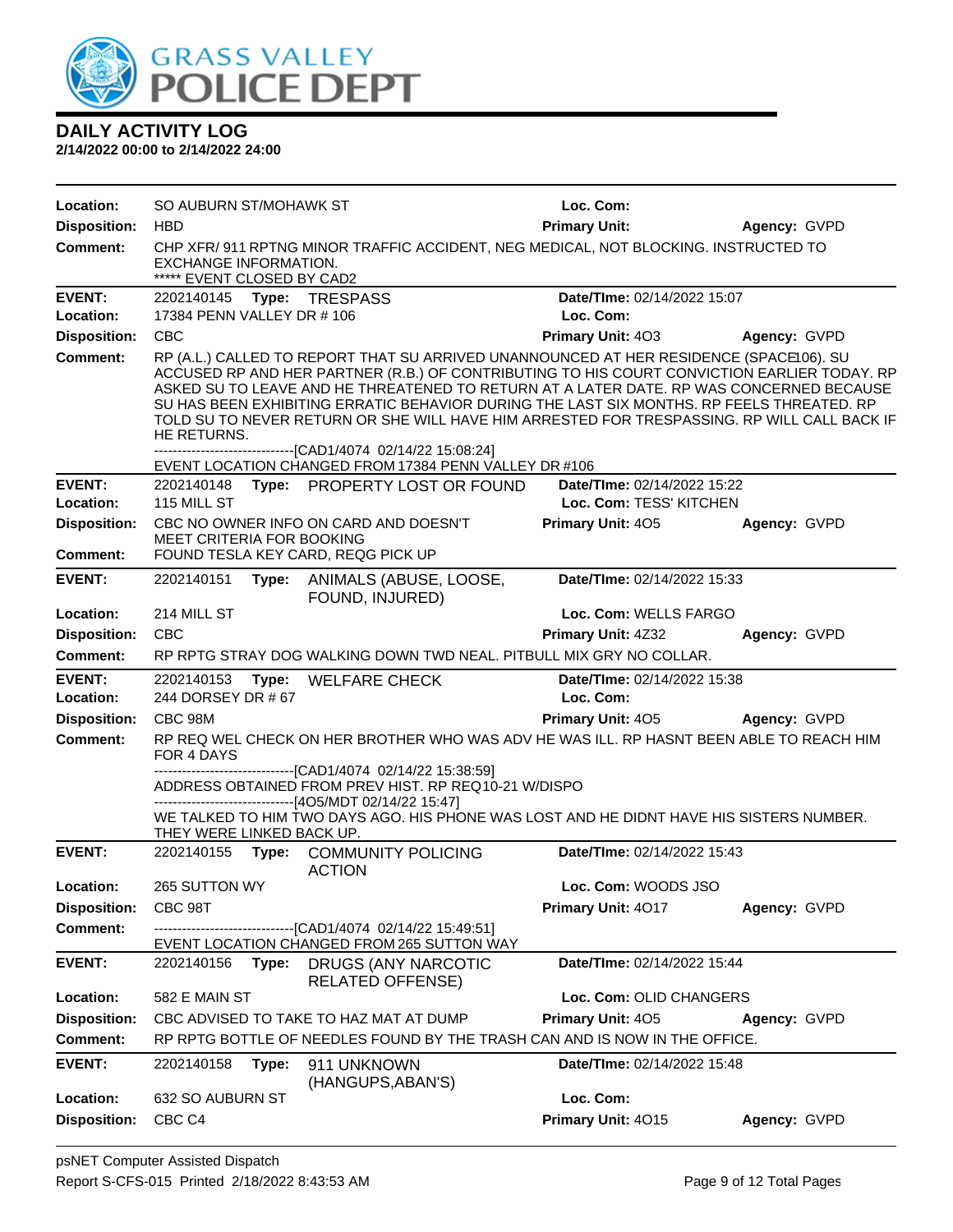

| <b>Comment:</b>     | 911 ABANDON                                                                                                                                |       |                                                                                                                                                                                                                                   |                                          |              |  |  |
|---------------------|--------------------------------------------------------------------------------------------------------------------------------------------|-------|-----------------------------------------------------------------------------------------------------------------------------------------------------------------------------------------------------------------------------------|------------------------------------------|--------------|--|--|
|                     |                                                                                                                                            |       | ----------------------[CAD2/4116_02/14/22_15:52:13]                                                                                                                                                                               |                                          |              |  |  |
|                     | EVENT LOCATION CHANGED FROM LAT:39.20753800 LONG: -121.062287 GRASS VALLEY<br>-------------------------------[CAD2/4116 02/14/22 15:52:40] |       |                                                                                                                                                                                                                                   |                                          |              |  |  |
|                     | ON CALL BACK, RP STATED PHONE WAS MALFUNCTIONING, CODE4<br>----------------------------------[CAD2/4116 02/14/22 15:52:50]                 |       |                                                                                                                                                                                                                                   |                                          |              |  |  |
|                     | EVENT LOCATION CHANGED FROM 632 S AUBURN ST GRASS VALLEY                                                                                   |       |                                                                                                                                                                                                                                   |                                          |              |  |  |
|                     |                                                                                                                                            |       | -------------------------------[CAD1/4074 02/14/22 15:55:20]                                                                                                                                                                      |                                          |              |  |  |
|                     | HIST OF 415S AT RES AND W/RP                                                                                                               |       |                                                                                                                                                                                                                                   |                                          |              |  |  |
| <b>EVENT:</b>       | <b>127 STEWART ST</b>                                                                                                                      |       | 2202140159 Type: GRAND THEFT AUTO                                                                                                                                                                                                 | Date/TIme: 02/14/2022 16:04<br>Loc. Com: |              |  |  |
| Location:           | <b>CBC</b>                                                                                                                                 |       |                                                                                                                                                                                                                                   | <b>Primary Unit: 405</b>                 |              |  |  |
| <b>Disposition:</b> |                                                                                                                                            |       |                                                                                                                                                                                                                                   |                                          | Agency: GVPD |  |  |
| <b>Comment:</b>     |                                                                                                                                            |       | RP REQ 10-21 RPTNG POSS EMBEZZLED MOTORCYCLE, REPAIR SHOP HAD THE MOTORCYCLE FOR OVER A<br>YEAR, SHOP HAS CLOSED AND IS NO LONGER THERE.<br>--------------------------------[CAD2/4116 02/14/22 16:06:37]                         |                                          |              |  |  |
|                     |                                                                                                                                            |       | RP CONCERNED ABOUT LIABILITY ISSUES MORE SO THAN GETTING THE VEH RETURNED TO HIM                                                                                                                                                  |                                          |              |  |  |
|                     |                                                                                                                                            |       | ------------------------------[4O5/MDT 02/14/22 16:16]<br>ADVISED TO DO RELEASE OF LIABILITY ONLINE.                                                                                                                              |                                          |              |  |  |
| <b>EVENT:</b>       | 2202140160 Type:                                                                                                                           |       | 911                                                                                                                                                                                                                               | Date/TIme: 02/14/2022 16:06              |              |  |  |
|                     |                                                                                                                                            |       | UNKNOWN/HANGUPS, ABANS                                                                                                                                                                                                            |                                          |              |  |  |
| Location:           | 660 MINNIE ST                                                                                                                              |       |                                                                                                                                                                                                                                   | Loc. Com: CONDON PARK                    |              |  |  |
| <b>Disposition:</b> | <b>HBD</b>                                                                                                                                 |       |                                                                                                                                                                                                                                   | <b>Primary Unit:</b>                     | Agency: GVPD |  |  |
| Comment:            | 911 ACCIDENTAL C4                                                                                                                          |       |                                                                                                                                                                                                                                   |                                          |              |  |  |
| <b>EVENT:</b>       |                                                                                                                                            |       | 2202140161 Type: ALL OTHERS                                                                                                                                                                                                       | Date/TIme: 02/14/2022 16:20              |              |  |  |
| Location:           | 2075 NEVADA CITY HY                                                                                                                        |       |                                                                                                                                                                                                                                   | Loc. Com: LUMBERJACKS 530 477 8900       |              |  |  |
| <b>Disposition:</b> | <b>GOA</b>                                                                                                                                 |       |                                                                                                                                                                                                                                   | <b>Primary Unit: 4023</b>                | Agency: GVPD |  |  |
| <b>Comment:</b>     |                                                                                                                                            |       | 911 RP REQ DISPATCH SEND LE, WOULD NOT SAY WHY, DISCONNECTED<br>-------------------------------[CAD2/4116 02/14/22 16:24:25]                                                                                                      |                                          |              |  |  |
|                     | QUESTIONS, DISCONNECTED                                                                                                                    |       | CALLED RP BACK, SHE IS NOT COOPERATIVE, STILL REQUESTING LE RESPOND BUT NOT SAYING WHY. SHE<br>SAID SHE "DOES NOT WANT TO BE RUDE BUT SHE NEEDS LE THERE", SAT ON THE PHONE AND IGNORED                                           |                                          |              |  |  |
| <b>EVENT:</b>       |                                                                                                                                            |       | 2202140162 Type: ASSAULTS, BATTERY (415<br>PHYSICAL)                                                                                                                                                                              | Date/TIme: 02/14/2022 16:29              |              |  |  |
| Location:           | 660 MINNIE ST                                                                                                                              |       |                                                                                                                                                                                                                                   | Loc. Com: CONDON PARK                    |              |  |  |
| <b>Disposition:</b> | RPT UTL AREA CHECK                                                                                                                         |       |                                                                                                                                                                                                                                   | <b>Primary Unit: 405</b>                 | Agency: GVPD |  |  |
| Case No:            | G2200396                                                                                                                                   |       |                                                                                                                                                                                                                                   |                                          |              |  |  |
| <b>Comment:</b>     |                                                                                                                                            |       | 911 RPTG RECKLESS DRIVER JUST PUNCHED RPS FRIEND IN THE FACE, VEH TOOK OFF TWRDS MINNIE IN A<br>GLD YUKON, MALE DRIVER AND FEMALE PASSENGER, NO PLATES ON THE VEH<br>-------------------------------[CAD3/3980 02/14/22 16:30:45] |                                          |              |  |  |
|                     | NEG MEDICAL FOR VIC                                                                                                                        |       |                                                                                                                                                                                                                                   |                                          |              |  |  |
|                     |                                                                                                                                            |       | -------------------------------[CAD1/4074 02/14/22 16:42:12]<br>ISSUED CASE# G2200396 FOR AGENCY GVPD by UNIT 4O5                                                                                                                 |                                          |              |  |  |
| <b>EVENT:</b>       |                                                                                                                                            |       | 2202140165 Type: REPOSESSED VEHICLES                                                                                                                                                                                              | Date/TIme: 02/14/2022 16:44              |              |  |  |
| Location:           | 319 RAILROAD AV                                                                                                                            |       |                                                                                                                                                                                                                                   | Loc. Com:                                |              |  |  |
| <b>Disposition:</b> | <b>HBD</b>                                                                                                                                 |       |                                                                                                                                                                                                                                   | <b>Primary Unit:</b>                     | Agency: GVPD |  |  |
| <b>Comment:</b>     | <b>XB BLK</b>                                                                                                                              |       |                                                                                                                                                                                                                                   |                                          |              |  |  |
|                     | FCN/3702204503815<br>***** EVENT CLOSED BY CAD3                                                                                            |       | --------------------------[CAD3/3980_02/14/22 17:20:24]                                                                                                                                                                           |                                          |              |  |  |
| <b>EVENT:</b>       | 2202140168                                                                                                                                 | Type: | DISTURBANCE (NOISE,<br>MUSIC, VERBAL, BARKI                                                                                                                                                                                       | Date/TIme: 02/14/2022 17:00              |              |  |  |
| Location:           | 415 CENTRAL AV                                                                                                                             |       |                                                                                                                                                                                                                                   | Loc. Com: MEMORIAL PARK                  |              |  |  |
| <b>Disposition:</b> | <b>CBC</b>                                                                                                                                 |       |                                                                                                                                                                                                                                   | Primary Unit: 4D16                       | Agency: GVPD |  |  |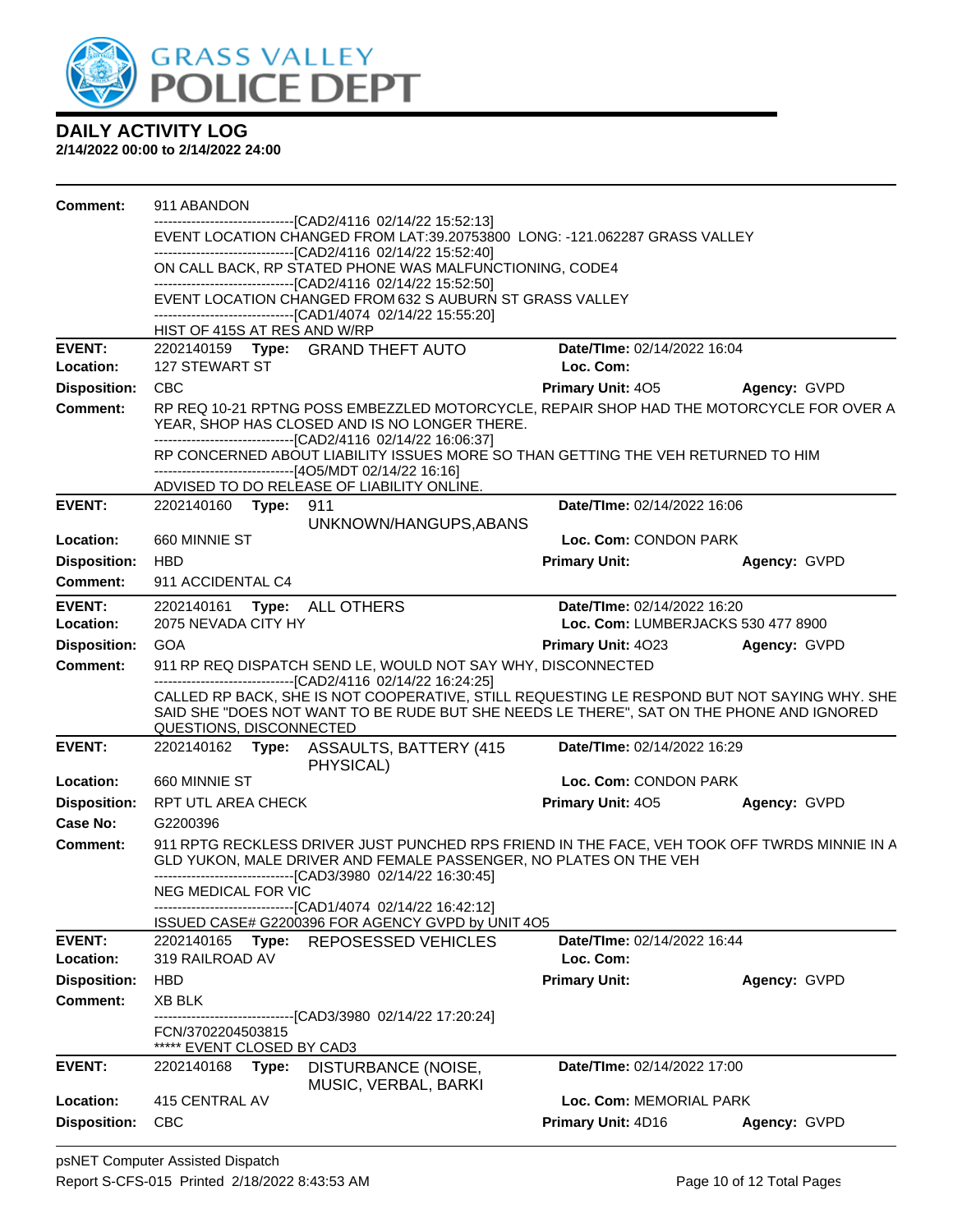

| <b>Comment:</b>     |                                                      |       | RP REQ 10-21 REG PARKING ISSUE THAT OCC'D YESTERDAY. HOMEOWNER NEAR WHERE RP WAS PARKING<br>WAS YELLING AT RP ABOUT RP LEGALLY PARKING.           |                                                     |                                           |
|---------------------|------------------------------------------------------|-------|---------------------------------------------------------------------------------------------------------------------------------------------------|-----------------------------------------------------|-------------------------------------------|
| <b>EVENT:</b>       | 2202140169 Type:                                     |       | 911                                                                                                                                               | Date/TIme: 02/14/2022 17:04                         |                                           |
|                     |                                                      |       | UNKNOWN/HANGUPS, ABANS                                                                                                                            |                                                     |                                           |
| Location:           | 396 DORSEY DR                                        |       |                                                                                                                                                   | Loc. Com: CRYSTAL RIDGE CARE CENTER                 |                                           |
| <b>Disposition:</b> | <b>HBD</b>                                           |       |                                                                                                                                                   | <b>Primary Unit:</b>                                | Agency: GVPD                              |
| <b>Comment:</b>     |                                                      |       | 911 ACCIDENTAL/ ELDERLY FEMALE HAVING ISSUES WITH HER IPHONE                                                                                      |                                                     |                                           |
| <b>EVENT:</b>       |                                                      |       | 2202140171 Type: TRAFFIC ACCIDENT                                                                                                                 | Date/TIme: 02/14/2022 17:14                         |                                           |
| Location:           | COLFAX AV/CENTRAL AV                                 |       |                                                                                                                                                   | Loc. Com:                                           |                                           |
| <b>Disposition:</b> | <b>HBD</b>                                           |       |                                                                                                                                                   | <b>Primary Unit:</b>                                | Agency: GVPD                              |
| <b>Comment:</b>     |                                                      |       | 911 1182/ OUT OF THE RW WILL EXCHANGE INFO WITH EACH OTHER<br>-------------------------------[CAD3/3980 02/14/22 17:14:59]                        |                                                     |                                           |
|                     |                                                      |       | ADD 911 OPEN LINE BEFORE THEY CALLED BACK                                                                                                         |                                                     |                                           |
|                     |                                                      |       |                                                                                                                                                   |                                                     |                                           |
| <b>EVENT:</b>       | 275 DORSEY DR #44                                    |       | 2202140172 Type: PUBLIC RELATION CONTACT                                                                                                          | Date/TIme: 02/14/2022 17:17                         |                                           |
| Location:           |                                                      |       |                                                                                                                                                   | Loc. Com: GRASS VALLEY TERRACE<br><b>APARTMENTS</b> |                                           |
| <b>Disposition:</b> | <b>CBC</b>                                           |       |                                                                                                                                                   | Primary Unit: 4023                                  | Agency: GVPD                              |
| <b>Comment:</b>     |                                                      |       | REQG 1021 REGARDING HER NEIGHBORS SMOKING MARIJUANA AND THE SMOKE DRIFTING INTO HER APT                                                           |                                                     |                                           |
| <b>EVENT:</b>       | 2202140176                                           | Type: | ALARMS (SILENT, AUDIBLE,<br><b>COMMERCIAL, RES</b>                                                                                                | Date/TIme: 02/14/2022 17:41                         |                                           |
| Location:           | 1711 EA MAIN ST                                      |       |                                                                                                                                                   | Loc. Com: HUMPTY DUMPTY KITCHEN 530 272<br>2251     |                                           |
| <b>Disposition:</b> | <b>CBC</b>                                           |       |                                                                                                                                                   | Primary Unit: 4023                                  | Agency: GVPD                              |
| <b>Comment:</b>     | <b>AUDIBLE</b><br>UTLITY ROOM DOOR<br><b>RSP NEG</b> |       |                                                                                                                                                   |                                                     |                                           |
|                     |                                                      |       | -------------------------------[CAD3/3980_02/14/22 18:03:36]<br>UPDATE PER ALARM/ ADD ACTIVATION FROM BACK DOOR                                   |                                                     |                                           |
|                     |                                                      |       | ------------------------------[CAD3/3980 02/14/22 18:05:57]                                                                                       |                                                     |                                           |
| <b>EVENT:</b>       |                                                      |       | RSP RANDY ENRT IN A GRY CHEVY ETA5 MINS<br>2202140177 Type: DISTURBANCE (NOISE,                                                                   | Date/TIme: 02/14/2022 17:52                         |                                           |
|                     |                                                      |       | MUSIC, VERBAL, BARKI                                                                                                                              |                                                     |                                           |
| Location:           | 155 GLASSON WY #10                                   |       |                                                                                                                                                   |                                                     | Loc. Com: SIERRA NEVADA MEMORIAL HOSPITAL |
| <b>Disposition:</b> |                                                      |       | CBC 4D16 MADE CTC W/STAFF AS DID DISPATCH                                                                                                         | <b>Primary Unit:</b>                                | Agency: GVPD                              |
| Comment:            |                                                      |       | RP KEEPS CALLING 911 RPTG HE IS STILL TRAPPED AND NEEDING ASSISTANCE                                                                              |                                                     |                                           |
|                     |                                                      |       | -------------------[CAD3/3980_02/14/22_17:59:14]                                                                                                  |                                                     |                                           |
|                     |                                                      |       | CTC MADE W SNMH OPERATOR WHO IS HAVING THE NURSE GO CHECK ON HIM<br>***** EVENT CLOSED BY CAD1 WITH COMMENT-4D16 MADE CTC W/STAFF AS DID DISPATCH |                                                     |                                           |
| <b>EVENT:</b>       | 2202140178                                           | Type: | DISTURBANCE (NOISE,                                                                                                                               | Date/TIme: 02/14/2022 17:56                         |                                           |
|                     |                                                      |       | MUSIC, VERBAL, BARKI                                                                                                                              |                                                     |                                           |
| Location:           | 995 GOLDEN GATE TE                                   |       |                                                                                                                                                   | Loc. Com:                                           |                                           |
| <b>Disposition:</b> |                                                      |       | CBC NOISE I FROM SOCCER GAME AT ZAMBA                                                                                                             | Primary Unit: 4D16                                  | Agency: GVPD                              |
| <b>Comment:</b>     |                                                      |       | 911 CALLER RPTG A LOT OF SCREAMING BTWN MALE AND FEMALE POSS COMING FROM BOBS DISCOUNT<br>CARPET. HEARD ONLY FOR30-45 MINS.                       |                                                     |                                           |
|                     | 4015 ADV                                             |       | ------------------[CAD1/4074_02/14/22 17:58:02]                                                                                                   |                                                     |                                           |
| <b>EVENT:</b>       | 2202140182                                           | Type: | <b>CITIZEN ASSIST (CIVIL</b>                                                                                                                      | Date/TIme: 02/14/2022 18:26                         |                                           |
| Location:           | 613 WALSH ST # B                                     |       | STANDBY'S, LOCKOUT                                                                                                                                | Loc. Com:                                           |                                           |
| <b>Disposition:</b> | <b>CBC</b>                                           |       |                                                                                                                                                   | Primary Unit: 4D16                                  | Agency: GVPD                              |
|                     |                                                      |       |                                                                                                                                                   |                                                     |                                           |